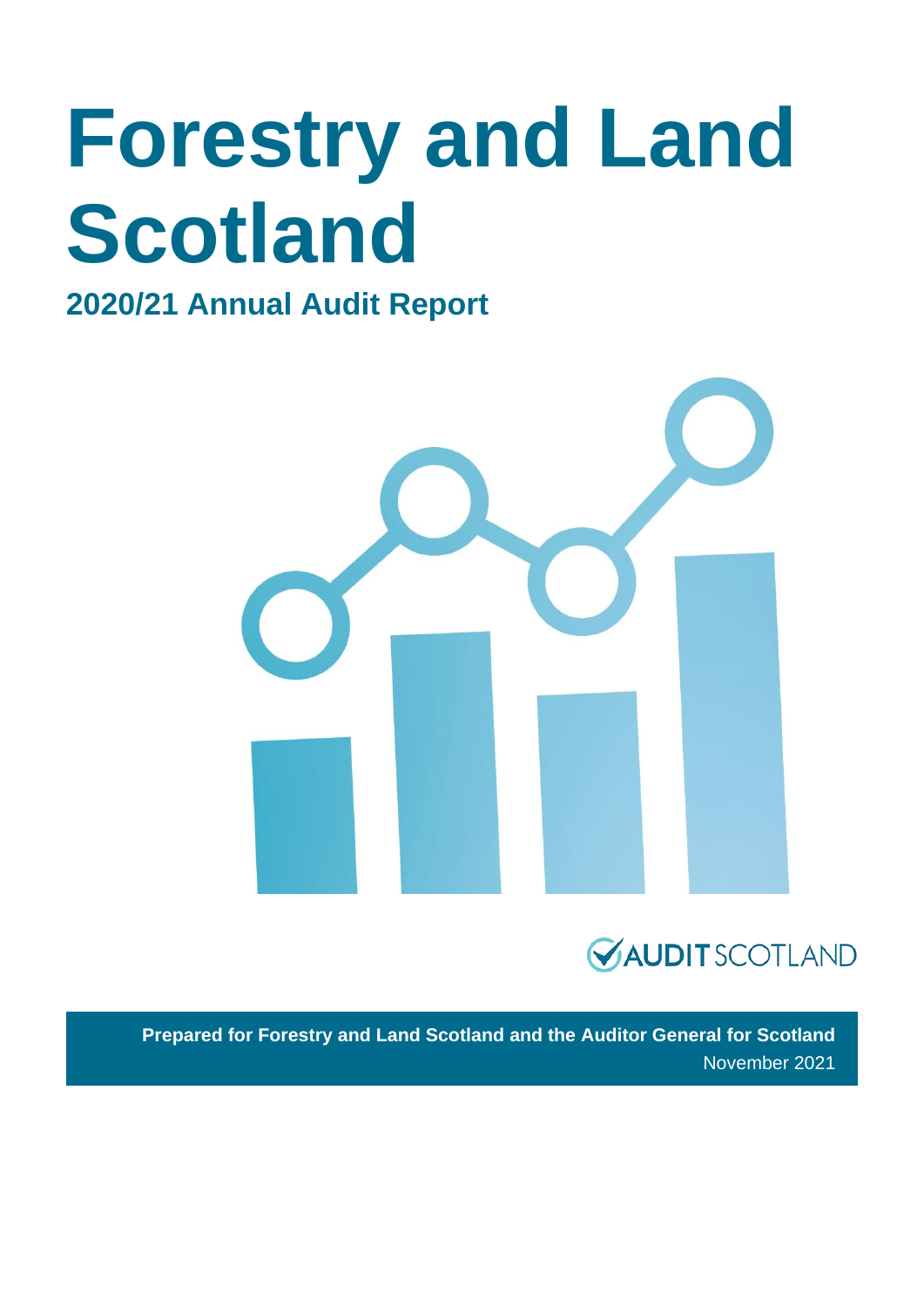# **Contents**

| Key messages                                                   | 3  |
|----------------------------------------------------------------|----|
| <b>Introduction</b>                                            | 5  |
| 1. Audit of 2020/21 annual report and accounts                 | 7  |
| 2. Financial management                                        | 16 |
| 3. Financial sustainability                                    | 19 |
| 4. Governance and transparency                                 | 22 |
| 5. Value for money                                             | 25 |
| Appendix 1: Action plan 2020/21                                | 29 |
| Appendix 2: Significant audit risks                            | 34 |
| Appendix 3: Summary of uncorrected misstatements               | 37 |
| Appendix 4: Summary of 2020/21 national performance reports 38 |    |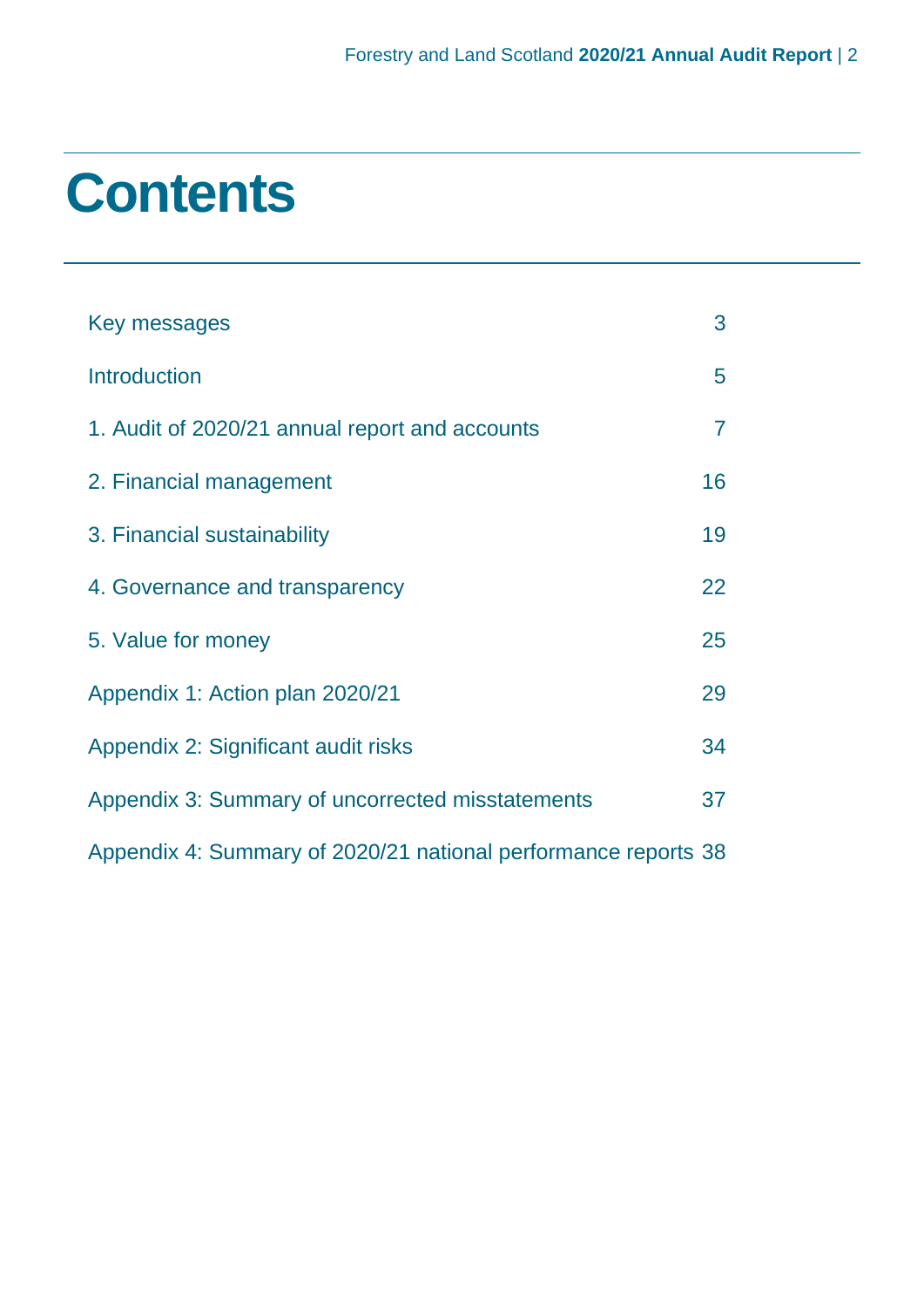# <span id="page-2-0"></span>**Key messages**

### **2020/21 annual report and accounts**

- **1** The financial statements of Forestry and Land Scotland give a true and fair view of the financial position and the net income for the year. Our audit opinions are unmodified.
- **2** The expenditure and income in the financial statements were incurred or applied in accordance with applicable enactments and guidance.
- **3** The annual report and accounts is consistent with the financial statements and has been prepared in accordance with legal requirements.

### **Financial management and sustainability**

- **4** Forestry and Land Scotland operated within its budget in 2020/21.
- **5** There were some weaknesses identified in the operation of internal controls during 2020/21. These included the authorisation of journal entries and controls over changes to supplier details. No significant weaknesses were identified which could affect Forestry and Land Scotland's ability to record, process, summarise, and report financial and other relevant information.
- **6** Although work is progressing, Forestry and Land Scotland have yet to finalise a longer-term financial strategy, supported by clear and detailed financial plans.

### **Governance and transparency, and value for money**

- **7** Appropriate governance arrangements were in place during 2020/21. Governance arrangements operating throughout the Covid-19 pandemic were appropriate and supported effective working.
- **8** Forestry and Land Scotland has appropriate arrangements in place to achieve and demonstrate best value.
- **9** Performance monitoring has continued throughout 2020/21. Forestry and Land Scotland achieved nine out of its 16 key performance indicators. Progress in year has been impacted by the pandemic.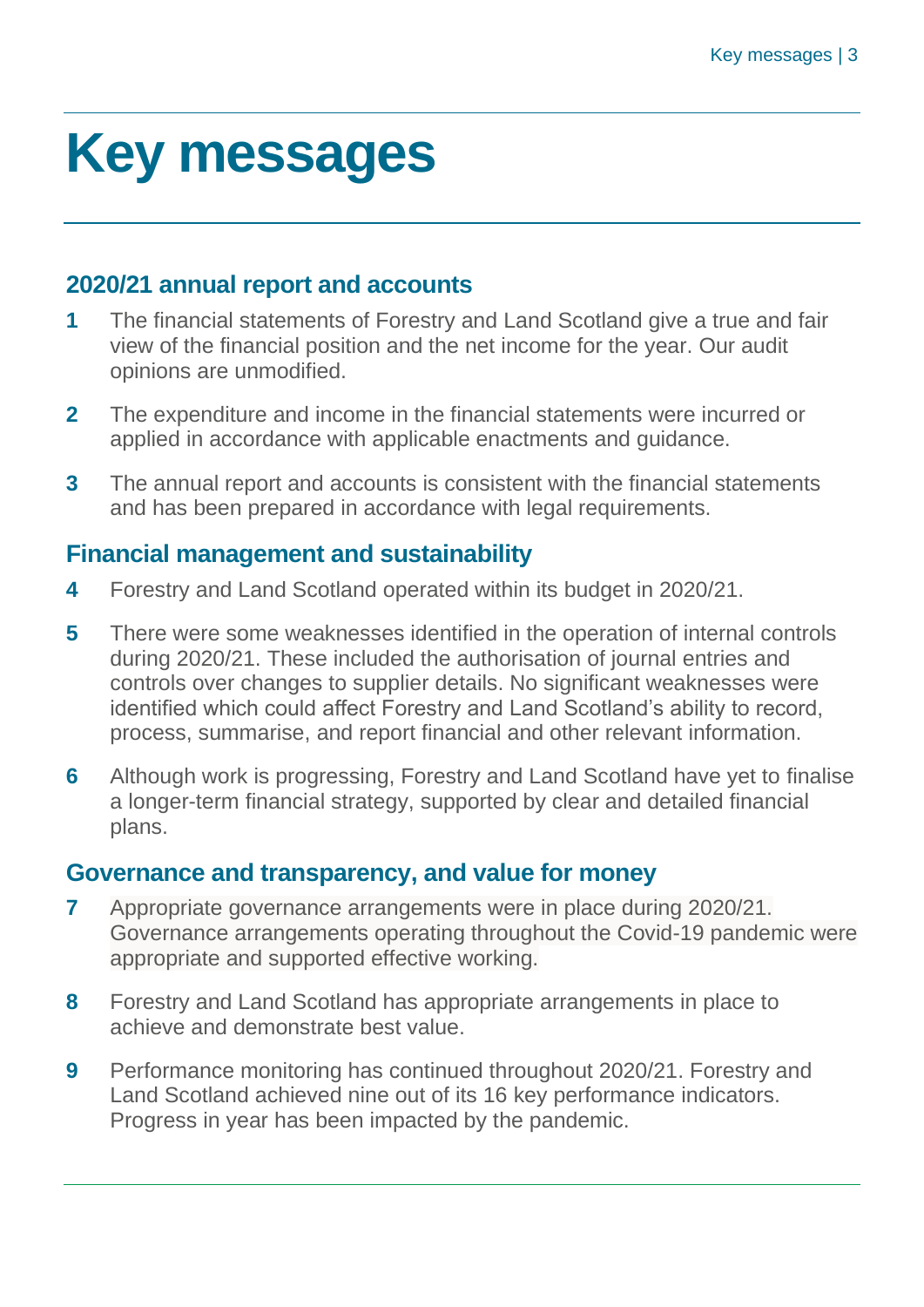**10** Forestry and Land Scotland has appropriate arrangements in place to demonstrate compliance with the Equality Act 2010 in line with applicable regulations.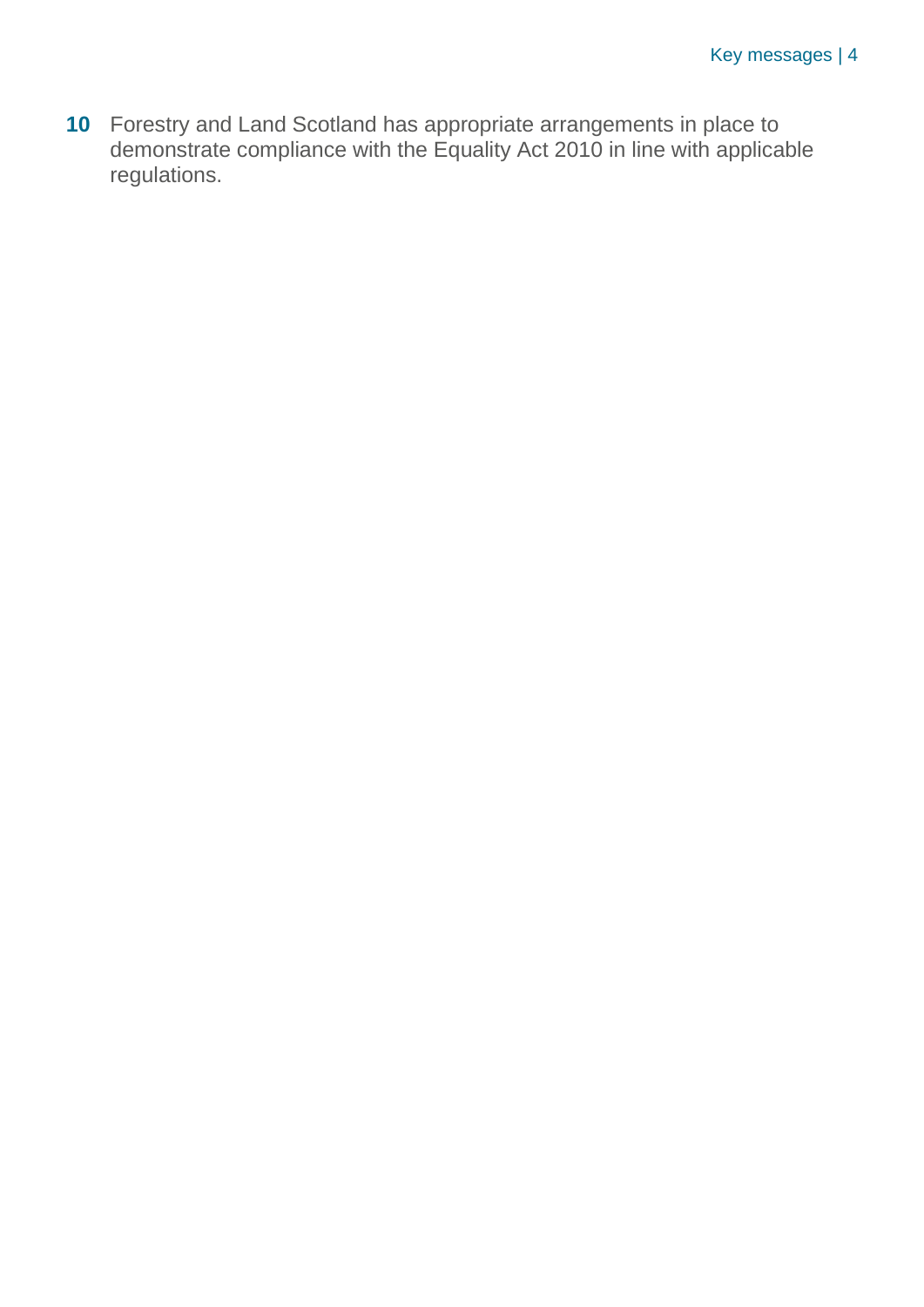# <span id="page-4-0"></span>**Introduction**

**1.** This report summarises the findings from our 2020/21 audit of Forestry and Land Scotland.

**2.** The scope of our audit was set out in our annual audit plan presented to the March 2021 meeting of the Audit and Risk Committee. This report comprises the findings from:

- an audit of the annual report and accounts
- consideration of the four audit dimensions that frame the wider scope of public audit set out in the [Code of Audit Practice 2016.](http://www.audit-scotland.gov.uk/report/code-of-audit-practice-2016)

**3.** The main elements of our audit work in 2020/21 have been:

- an audit of the 2020/21 annual report and accounts including the issue of an independent auditor's report setting out my opinions
- a review of the key financial systems
- consideration of the four audit dimensions.

#### **Adding value through the audit**

**4.** We add value to Forestry and Land Scotland through the audit by:

- identifying and providing insight on significant risks, and making clear and relevant recommendations
- providing clear and focused conclusions on the appropriateness, effectiveness and impact of corporate governance, performance management arrangements and financial sustainability
- sharing intelligence and good practice through our national reports [\(Appendix 4\)](#page-37-0) and good practice guides.

#### **Responsibilities and reporting**

**5.** Forestry and Land Scotland has primary responsibility for ensuring the proper financial stewardship of public funds. This includes preparing an annual report and accounts that are in accordance with the accounts direction from the Scottish Ministers.

**6.** Forestry and Land Scotland is also responsible for establishing appropriate and effective arrangements for governance, propriety and regularity that enable the organisation to successfully deliver its objectives.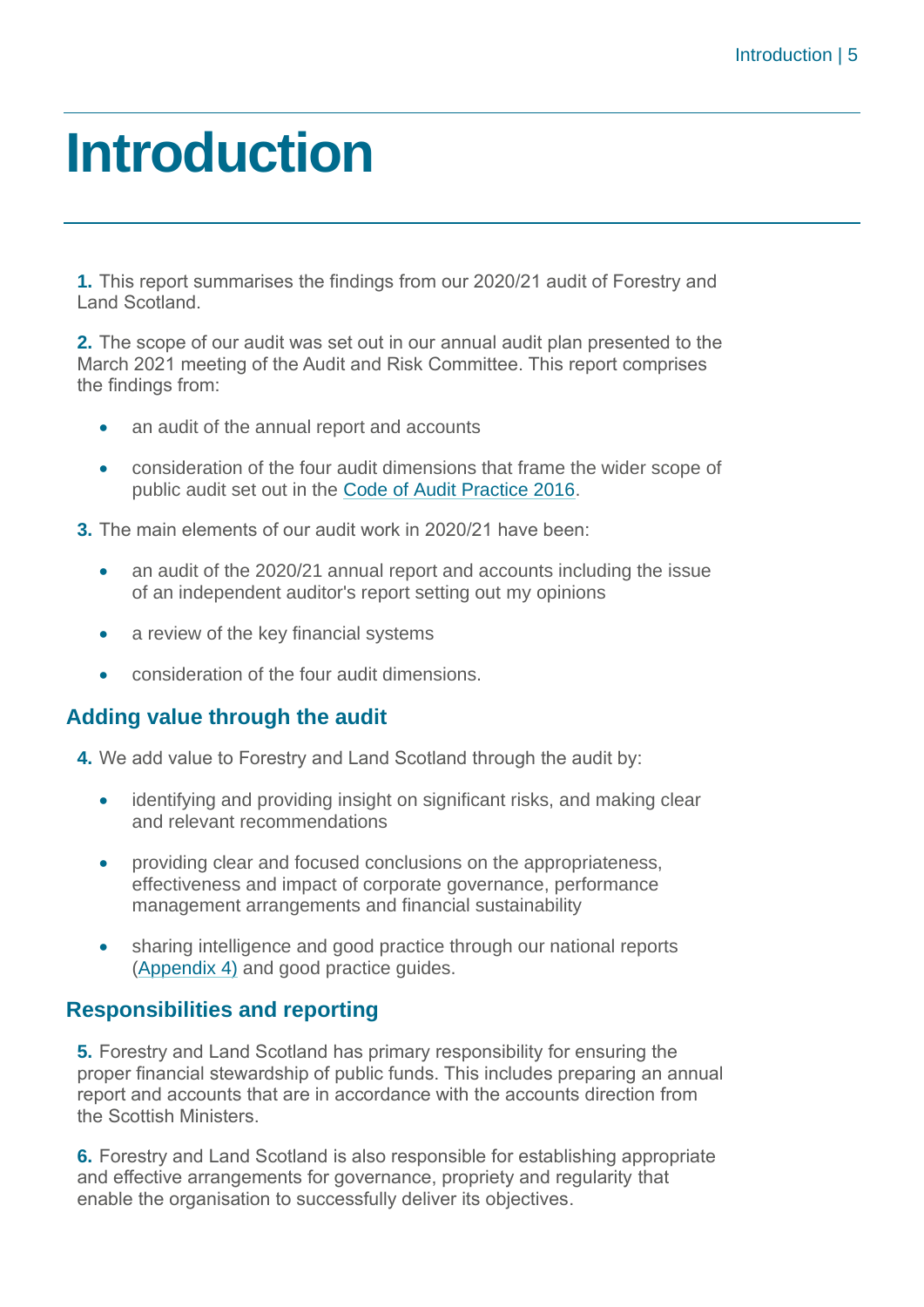**7.** Our responsibilities as independent auditor are established by the Public Finance and Accountability (Scotland) Act 2000 and the [Code of Audit Practice](https://www.audit-scotland.gov.uk/report/code-of-audit-practice-2016)  [2016,](https://www.audit-scotland.gov.uk/report/code-of-audit-practice-2016) and supplementary guidance and International Standards on Auditing in the UK. As public sector auditors we give independent opinions on the annual report and accounts.

**8.** Additionally, we conclude on the appropriateness and effectiveness of the performance management arrangements, the suitability and effectiveness of corporate governance arrangements, the financial position and arrangements for securing financial sustainability. Further details of the respective responsibilities of management and the auditor can be found in the [Code of](https://www.audit-scotland.gov.uk/report/code-of-audit-practice-2016)  [Audit Practice 2016](https://www.audit-scotland.gov.uk/report/code-of-audit-practice-2016) and supplementary guidance.

**9.** This report raises matters from our audit. Weaknesses or risks identified are only those which have come to our attention during our normal audit work and may not be all that exist. Communicating these does not absolve management from its responsibility to address the issues we raise and to maintain adequate systems of control.

**10.** Our annual audit report contains an agreed action plan at [Appendix 1.](#page-28-0) It sets out specific recommendations, the responsible officer(s) and dates for implementation. It also includes any outstanding actions raised previously and progress against these.

#### **Auditor Independence**

**11.** Auditors appointed by the Accounts Commission or Auditor General must comply with the Code of Audit Practice and relevant supporting guidance. When auditing the financial statements auditors must comply with professional standards issued by the Financial Reporting Council and those of the professional accountancy bodies.

**12.** We can confirm that we comply with the Financial Reporting Council's Ethical Standard. We can also confirm that we have not undertaken any nonaudit related services and that the 2020/21 audit fee of £99,590 as set out in our annual audit plan remains unchanged. We are not aware of any relationships that could compromise our objectivity and independence.

**13.** This report is addressed to both the body and the Auditor General for Scotland and will be published on Audit Scotland's website [www.audit](http://www.audit-scotland.gov.uk/)[scotland.gov.uk](http://www.audit-scotland.gov.uk/) in due course.

**14.** We would like to thank the management and staff who have been involved in our work for their cooperation and assistance during the audit.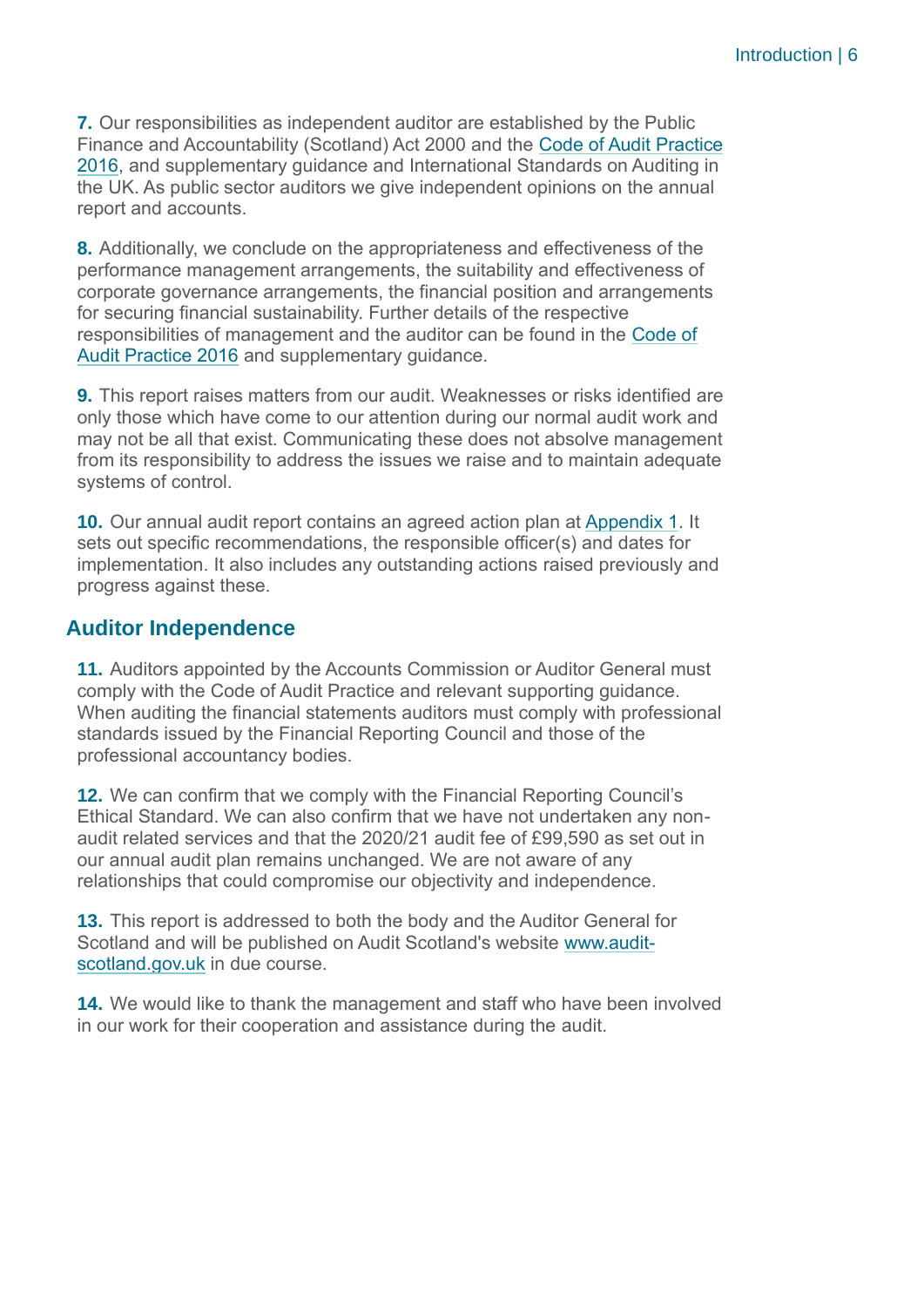# <span id="page-6-0"></span>**1. Audit of 2020/21 annual report and accounts**

The principal means of accounting for the stewardship of resources and performance

### **Main judgements**

The financial statements of Forestry and Land Scotland give a true and fair view of the financial position and the net income for the year. Our audit opinions are unmodified.

The expenditure and income in the financial statements were incurred or applied in accordance with applicable enactments and guidance.

The annual report and accounts is consistent with the financial statements and has been prepared in accordance with legal requirements.

#### **Our audit opinions on the annual report and accounts are unmodified**

**15.** The Audit and Risk Committee agreed on 23 November 2021 that the annual report and accounts for the year ended 31 March 2021 should be passed to the Accountable Officer for signing. The Accountable Officer then approved the annual report and accounts on 24 November 2021. We reported within the independent auditor's report that:

- the financial statements give a true and fair view and were properly prepared in accordance with the financial reporting framework
- expenditure and income were regular and in accordance with applicable enactments and guidance
- the audited part of the remuneration and staff report, performance report and governance statement were all consistent with the financial statements and properly prepared in accordance with the relevant legislation and directions made by Scottish Ministers.

#### **The annual report and accounts were signed off in line with the agreed timetable**

**16.** The unaudited annual report and accounts were received on 18 June 2021, in line with the timetable agreed with management. We are pleased to note that the unaudited annual report and accounts and supporting working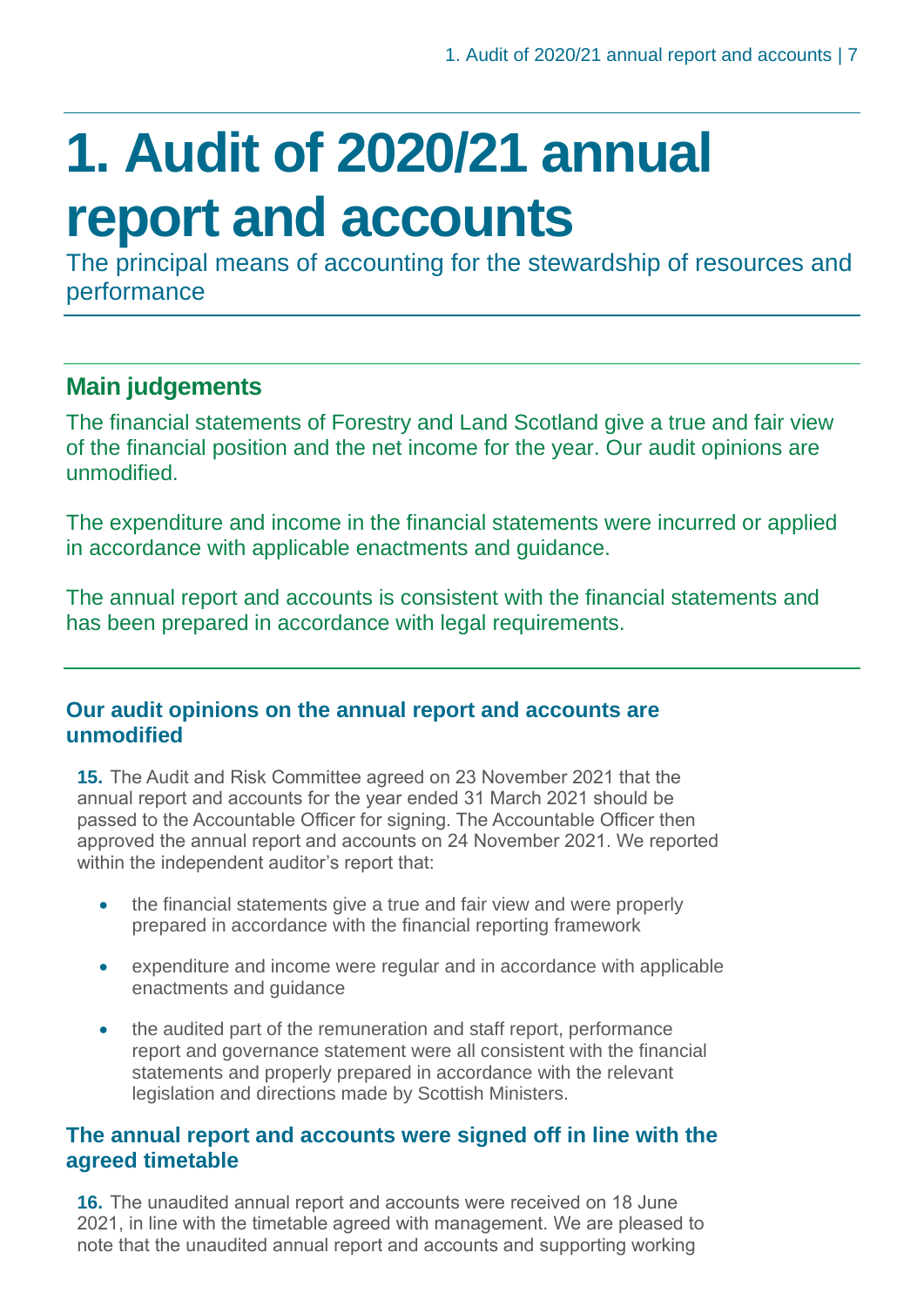papers were of a good standard, and the finance team provided good support to the audit team.

**17.** Our audit was completed remotely due to the ongoing restrictions as a result of the Covid-19 pandemic. We kept in regular communication with management which helped ensure the audit process ran smoothly.

**18.** Our audit identified a number of presentational and disclosure issues. These were discussed with finance staff and subsequently amended in the audited financial statements.

#### **Overall materiality was £40.6 million**

**19.** The assessment of what is material is a matter of professional judgement. It involves considering both the amount and the nature of a misstatement in the financial statements. Our initial assessment of materiality was carried out during the planning phase of the audit. This was reviewed on receipt of the unaudited annual report and accounts and we concluded that it remained appropriate. Materiality levels are summarised in [Exhibit](#page-7-0) 1.

#### <span id="page-7-0"></span>**Exhibit 1 Quantitative materiality values**

| <b>Materiality level</b>                                                                                                                                                                                                                                                                                                                                                                                                                                                       | <b>Amount</b> |
|--------------------------------------------------------------------------------------------------------------------------------------------------------------------------------------------------------------------------------------------------------------------------------------------------------------------------------------------------------------------------------------------------------------------------------------------------------------------------------|---------------|
| <b>Overall materiality</b> – This is the calculated figure we use in assessing<br>the overall impact of audit adjustments on the financial statements. It<br>has been set at 1% of the total net book value of biological assets, land<br>and the forest estate for the year ended 31 March 2021.                                                                                                                                                                              | £40.6 million |
| <b>Performance materiality</b> – This acts as a trigger point. If the aggregate<br>of errors identified during the financial statements audit exceeds<br>performance materiality this would indicate that further audit procedures<br>should be considered. Using our professional judgement, we have<br>calculated performance materiality at 60% of overall materiality.                                                                                                     | £24.3 million |
| As the value of Forestry and Land Scotland's biological assets, land and<br>the forest estate are significantly higher than other account areas, we<br>have set a separate performance materiality level for other assets and<br>liabilities, income, and expenditure. This has been set at 75% of 2% of<br>net expenditure before gain or loss on biological assets and will be<br>applied to all account areas other than biological assets, land, and the<br>forest estate. | £856,000      |
| Reporting threshold - We are required to report to those charged with<br>governance on all adjusted misstatements more than the 'reporting<br>threshold' amount. This has been calculated at 1% of overall materiality,<br>capped at £100,000.                                                                                                                                                                                                                                 | £100,000      |
|                                                                                                                                                                                                                                                                                                                                                                                                                                                                                |               |

Source: Forestry and Land Scotland Annual Report and Accounts 2020/21, Audit Scotland.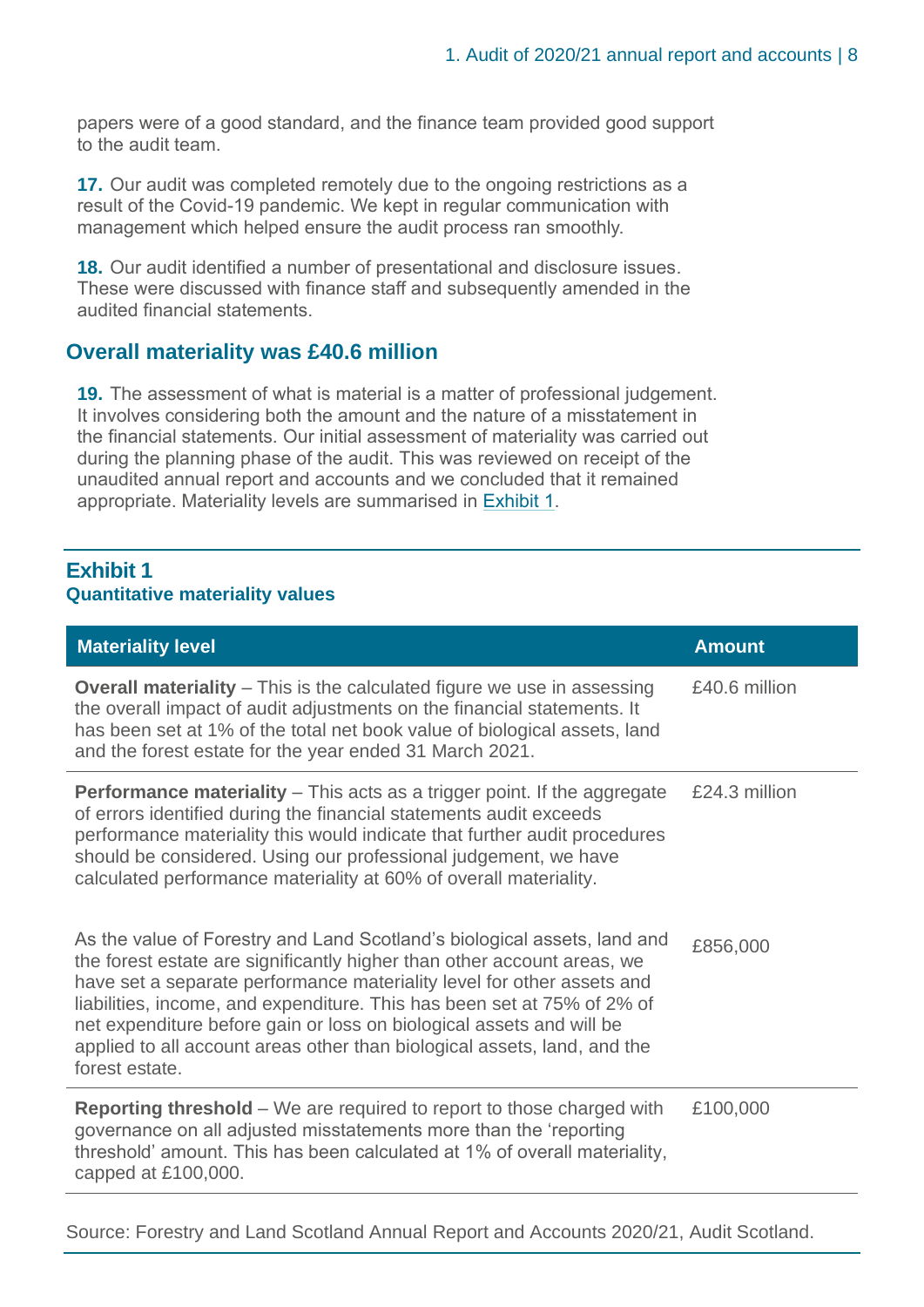#### **The main risks of material misstatement were identified at the planning stage**

**20.** A description of the assessed risks of material misstatement in the annual report and accounts and any wider dimension audit risks that were identified during the audit planning process is included at [Appendix 2.](#page-33-0) These risks influence our overall audit strategy, the allocation of staff resources to the audit and indicate how the efforts of the audit team were directed. [Appendix 2](#page-33-0) also identifies the work we undertook to address these risks and our conclusions from this work.

**21.** We have reported on issues from our work on the risks highlighted in our [2020/21 annual audit plan,](https://www.audit-scotland.gov.uk/report/forestry-and-land-scotland-annual-audit-plan-202021) issued in March 2021. These relate to:

- management override of controls;
- the risk of fraud over income recognition; and
- accounting estimation and judgement.

#### **Significant findings from the audit of the annual report and accounts**

<span id="page-8-0"></span>**22.** International Standard on Auditing (UK) 260 requires us to communicate significant findings from the audit to those charged with governance, including our view about the qualitative aspects of the body's accounting practices. Qualitative aspects include accounting policies, accounting estimates and financial statements disclosures. The significant findings from our audit are summarised in [Exhibit](#page-8-0) 2 below and include those in relation to qualitative aspects.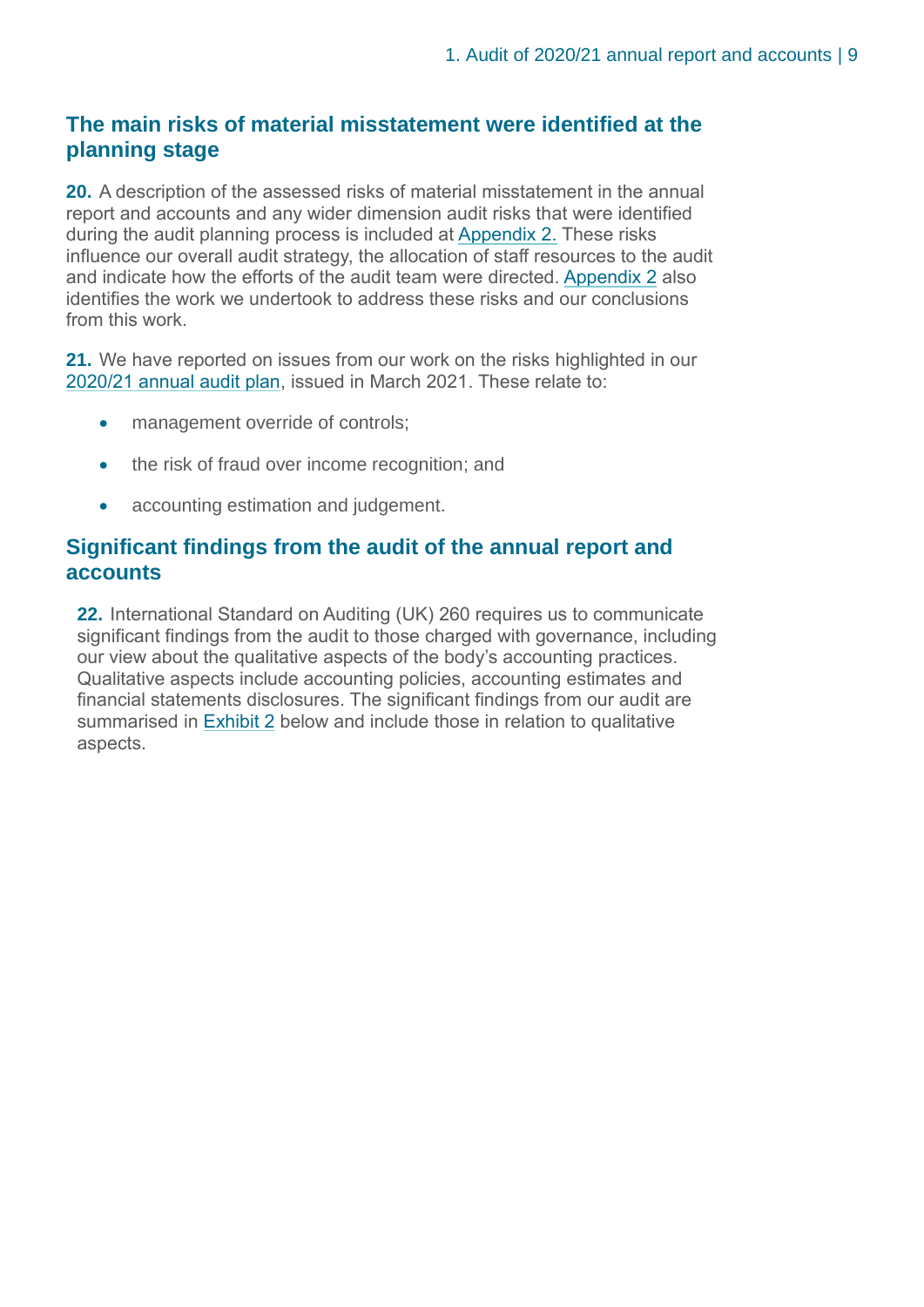#### **Exhibit 2 Significant findings from the audit of financial statements**

#### <span id="page-9-0"></span>**1. Income accruals - renewables**

Trade receivables on the statement of financial position record income attributable to the financial year that had not been received by 31 March 2021. A significant element of these accruals relates to income receivable from renewable energy leases (windfarm and hydroelectric schemes) due to the time taken for the amounts due to be confirmed.

An established methodology is in place for estimating the income due for the final period of the financial year in respect of renewable energy schemes. Audit testing identified that the actual income ultimately received during the year but relating to windfarm leases in respect of 2019/20 significantly exceeded the amount that had been estimated by approximately £3.1 million.

A similar estimation approach was applied for 2020/21. We identified that based on amounts confirmed to date, accrued renewable income was understated by at least £824,000. While this information was not available at 31 March 2021, we considered it to be an adjusting event after the reporting period, in line with accounting standards.

#### **Issue Resolution**

Residual windfarm income relating to amounts due in 2019/20 and subsequently confirmed as receivable was appropriately recognised in 2020/21.

We reviewed the estimation methodology used to determine the amount to be accrued in relation to income from windfarm leases.

Management have not adjusted the accrual to reflect residual invoices received before the accounts were authorised for issue. While the income accrued remains understated, we are content that the potential amounts involved are not material to our audit opinions. We have reported this as an uncorrected misstatement in [Appendix 3.](#page-36-0)

Management should review and update the estimation methodology in advance of the preparation of the 2021/22 financial statements. Management should also review the appropriateness of estimates previously made when determining the value of other renewable income accruals.

We have requested and received assurances from the Accountable Officer in the ISA 580 letter of representation that the estimated amounts of windfarm income accrued is reasonable based on the best available information when the accounts were authorised for issue.

#### **[Recommendation 1](#page-28-1) – Appendix 1**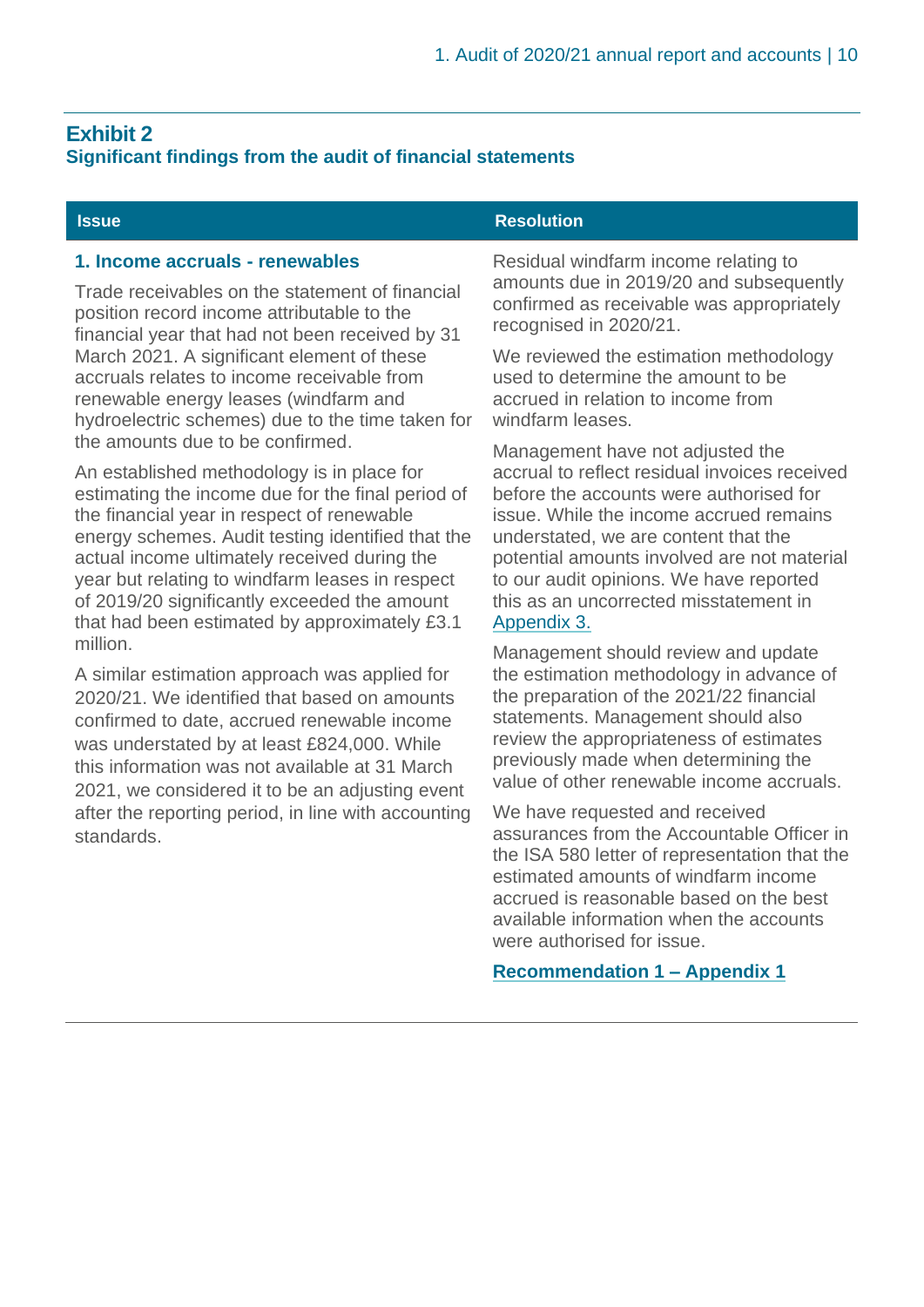#### <span id="page-10-0"></span>**2. Income from mineral royalties**

Forestry and Land Scotland receive income from royalties for stone and minerals extracted from quarries owned by the agency. Audit testing and subsequent discussions with management identified income of £428,000 relating to the prior year that had not been recognised in 2019/20. This income was accounted for in 2020/21 when received. Finance staff were not aware that this income was due in advance of the 2019/20 financial year end.

#### **3. Valuation of biological assets and the forest estate**

The statement of financial position records biological assets and the forest estate with a value of £3,634 million at 31 March 2021. This is an increase of £586 million from 2019/20.

The fair values of these assets are based on market information and, therefore, subject to the volatility of market conditions.

Due to this volatility, there is an inherent risk over these valuations, and management will need to continue to review the market performance and associated impact of this on the asset valuations.

The professional valuer also highlighted the importance of keeping these valuations under regular review due to market volatility.

#### **Issue Resolution**

We undertook additional work to confirm that this was an isolated incident. This included additional income testing, and a review of all income received in relation to mineral royalties.

We recommend that a review of the arrangements in place for accounting for income streams managed out with the core finance function is completed.

**[Recommendation 2](#page-28-2) – Appendix 1**

We have reviewed the calculations underpinning the valuations, and substantively tested the application of valuation information provided by the professional valuer.

We reviewed correspondence between management and the valuer and liaised directly with the valuer as part of our audit.

We concluded that the valuations included in the annual report and accounts are a fair reflection of the asset values at 31 March 2021.

We have requested and received assurances from the Accountable Officer in the ISA 580 letter of representation that the carrying value of these assets in the financial statements has been appropriately classified and is reflective of their fair value.

#### **4. Impact of Covid-19 on asset valuations**

External, professional valuers provide valuations that are applied in the measurement of the assets recorded in Forestry and Land Scotland's financial statements.

The final valuation reports provided by Wardell Armstrong, Galbraith and Avison Young all include a 'material valuation uncertainty' clause. These highlight that a higher degree of caution should be attached to the valuation than would normally be the case.

We discussed this matter with management who included additional disclosure in Note 2 'Critical accounting estimates and judgements.' The revised disclosure outlines that, as a result of the material valuation uncertainty, less certainty, and a higher degree of caution should be attached to these specific valuations than would normally be the case.

The value of the assets affected by the material valuation uncertainty clauses at 31 March 2021 is £13.3 million. We are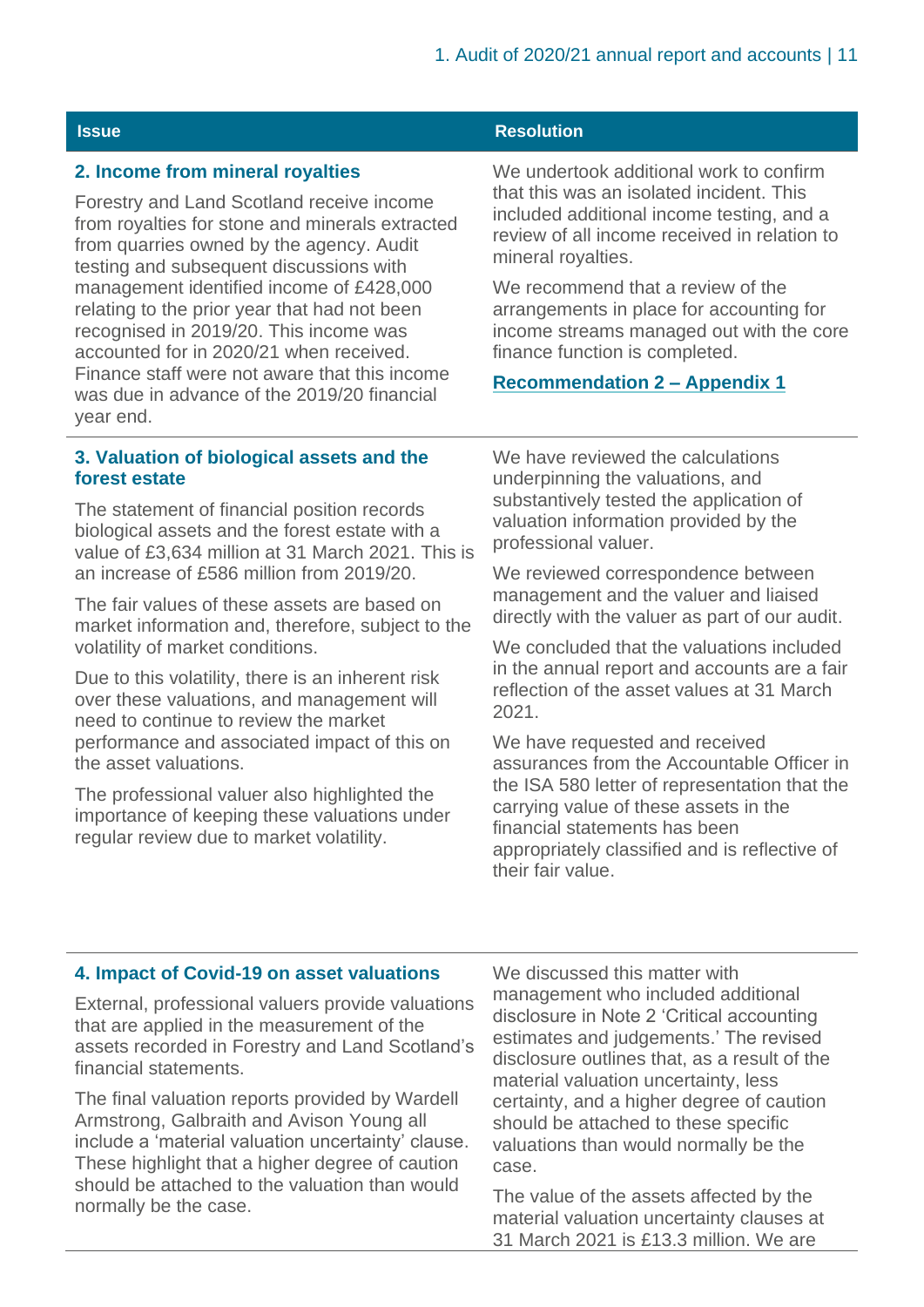| <b>Issue</b>                                                                                                                                                                                                                                                                                                 | <b>Resolution</b>                                                                                                                                                                                                                                                                                                                                                                      |
|--------------------------------------------------------------------------------------------------------------------------------------------------------------------------------------------------------------------------------------------------------------------------------------------------------------|----------------------------------------------------------------------------------------------------------------------------------------------------------------------------------------------------------------------------------------------------------------------------------------------------------------------------------------------------------------------------------------|
| The unaudited accounts referred to the impact<br>of Covid-19 being considered where possible in<br>arriving at accounting estimates and<br>judgements. However, no specific reference to<br>the clauses in the valuation reports, or an<br>assessment of the impact on the asset<br>valuations was included. | content that given the value of assets<br>affected, this issue is not fundamental to<br>the users' understanding of the accounts.<br>We are content with the disclosures made<br>in the audited accounts and have sought<br>and received the Accountable Officer's<br>assurances on management's assessment<br>of the fair value of assets in the ISA 580<br>letter of representation. |

#### **5. Prior period adjustment**

Note 23 of the financial statements discloses a prior period adjustment of £1.1 million. The note refers to income received from third parties that was recognised in the statement of comprehensive net expenditure in prior years which should have been deferred and carried forward for application in future years. The relevant comparator figures in the financial statements have been restated to reflect this adjustment.

Management advised that they had undertaken a full review of projects spanning multiple financial years. Following this review, management concluded that a prior period adjustment was required. We have reviewed this adjustment and the associated disclosures in the annual report and accounts. We are comfortable that the adjustment made does not have a material impact on either the 2019/20 or 2020/21 financial statements.

Audit testing of income transactions included consideration of the timing of income recognition. We reviewed a sample of balances included in deferred income as at 31 March 2021 and concluded that these had been accounted for correctly.

#### Source: Audit Scotland

#### **Our audit identified misstatements of £6.0 million of the amounts recognised in the accounts, of which £5.1 million were adjusted**

**23.** Total misstatements of the amounts recognised in the accounts identified from our audit work were £5.96 million. These relate largely to:

- an adjustment of £2.3 million in relation to a legal claims provision;
- an adjustment of £2.4 million required to the valuation of non-current assets; and
- the understatement of accrued renewable income by at least £824,000.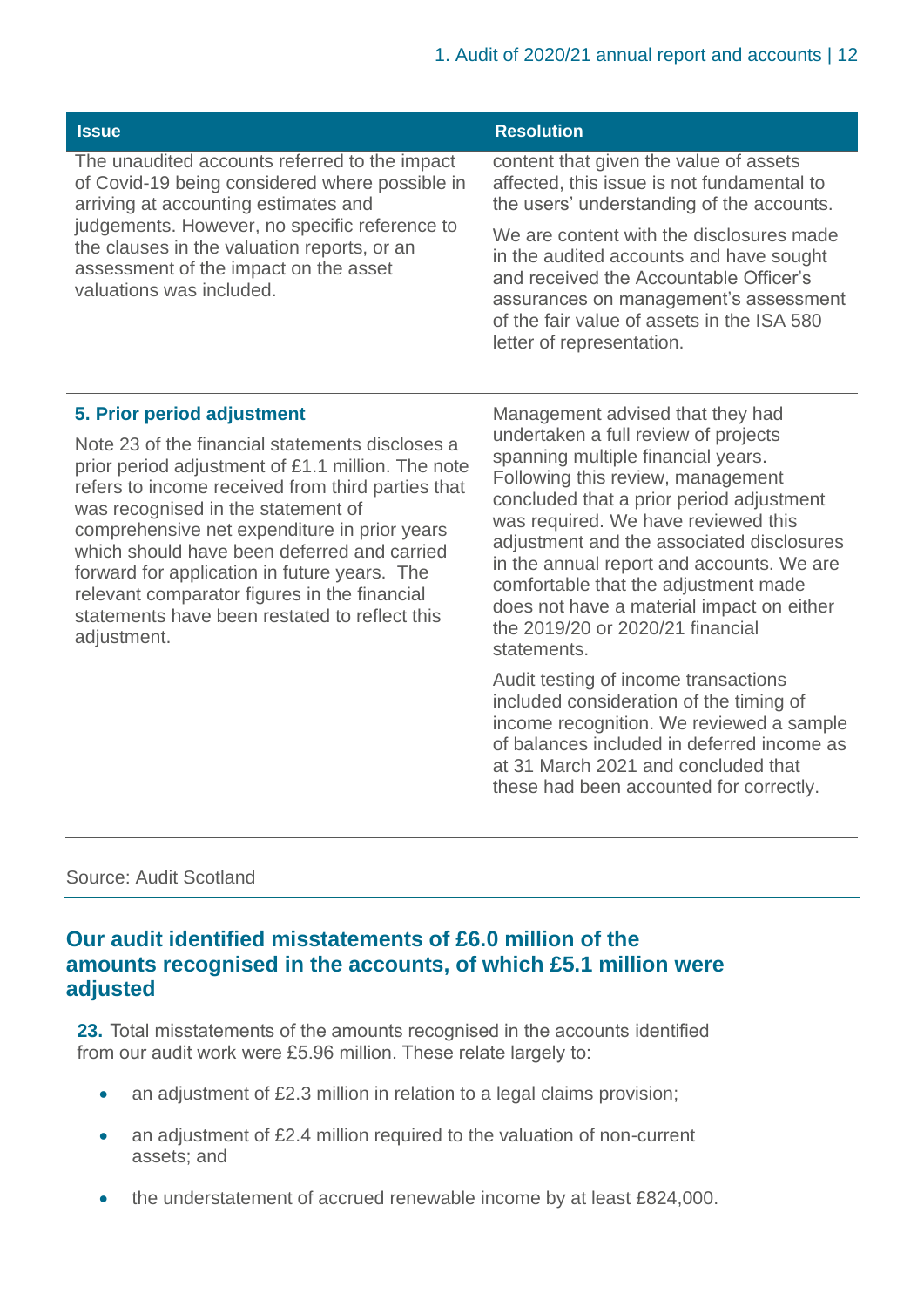**24.** We also identified a number of items that had been misclassified between different account lines, resulting in total misstatements of £10.1 million. These related mainly to the classification of corporate and business services overheads in the statement of comprehensive net expenditure, as discussed at paragraph 35 below.

**25.** We have concluded that the misstatements identified arose from issues that have been isolated and identified in their entirety and do not indicate systemic error. It is our responsibility to request that all misstatements, other than those below our reporting threshold, are corrected although the final decision on making the correction lies with those charged with governance considering advice from senior officers and materiality.

**26.** Management have adjusted for all identified misstatements in excess of the reporting threshold except for the item highlighted at issue 1 in [Exhibit 2.](#page-8-0)

**27.** The cumulative impact of the adjustments processed is a decrease in net income for the year of £2.1 million and a decrease in net assets of £4.4 million.

**28.** The effect of the uncorrected misstatement is set out in [Appendix 3.](#page-36-0) If this adjustment had been processed, the impact would have been to increase both net income and net assets by £0.824 million as detailed in the appendix below.

#### **Our audit identified a number of other findings**

**29.** Our audit identified a number of other matters to draw to your attention.

#### Non-current assets

<span id="page-12-0"></span>**30.** As reported in our [2019/20 annual audit report,](https://www.audit-scotland.gov.uk/report/forestry-and-land-scotland-annual-audit-201920) a number of historic practices and processes established by Forestry and Land Scotland's predecessor organisation, Forest Enterprise Scotland, continue to be applied. It is important that Forestry and Land Scotland continues to review the suitability of accounting practices and processes applied to its own circumstances.

**31.** We acknowledge that management have reviewed the valuation methodology for biological assets and the forest estate, and the accounting treatment of vehicles, machinery and equipment and office machinery. Additional areas for management's attention include:

- **Infrastructure assets:** expenditure on infrastructure assets is not recognised in the value of non-current assets in the statement of financial position. A review of this area was recommended in the prior year, and agreed with management.
- **Intangible assets**: IAS 38 Intangible Assets states that an intangible asset should be recognised when it is probable that the expected future economic benefits that are attributable to the asset will flow to the entity and the costs can be measured reliably. All costs incurred on intangible assets such as software packages and licences are expensed to the statement of comprehensive net expenditure. It is important that a review of the accounting for intangible assets is progressed, as investment in developing the new Management Information Platform continues increasing the amounts involved.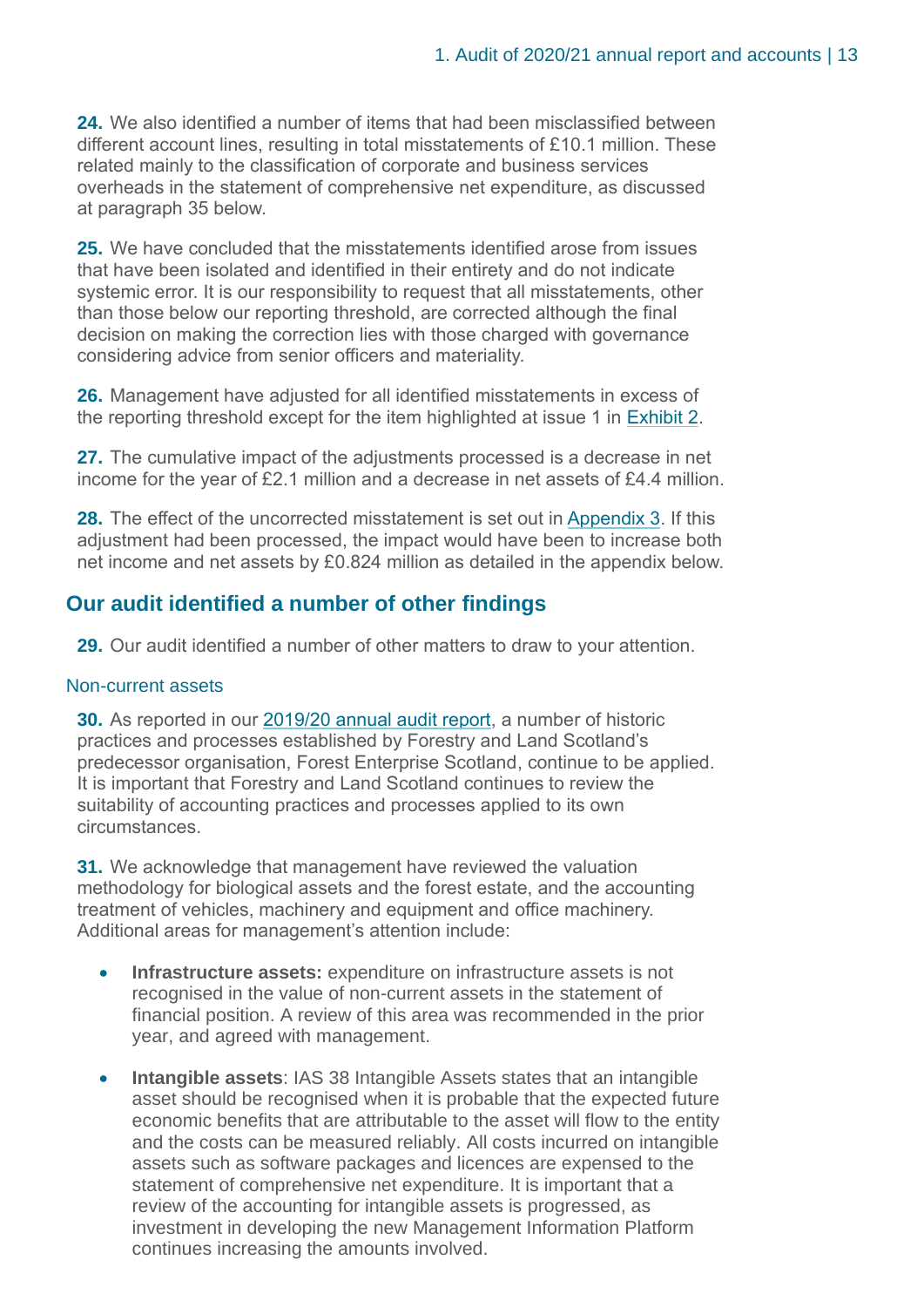• **Fellings:** The value of felled timber (2020/21: £61.7 million) is calculated based on a legacy methodology, using data held in the Sales Recording Package (SRP) system. This is deducted from the carrying value of biological assets and recognised as an expense to reflect the timber felled and sold throughout the year. Management should review the calculation basis to ensure the value of felled timber draws appropriately on the data available from SRP.

#### **Recommendation 3**

The accounting practices applied in the accounting for non-current assets should be reviewed to ensure they are appropriate to Forestry and Land Scotland. Particular attention should be given to infrastructure assets, intangible assets, and the calculation of the value of felled timber.

#### **[Appendix 1, Recommendation 3](#page-29-0)**

**32.** Currently, the information used to inform the non-current assets disclosures is prepared from a number of different workbooks and schedules as opposed to a fixed asset register. The Management Information Platform will encompass a new financial system. Management should take this opportunity to consider the introduction of an asset register as part of this project.

#### Accounting for leases

**33.** Previously, adjustments were made to the value of non-current assets for leasehold land, where Forestry and Land Scotland leased the land from third parties but had full ownership of the biological assets growing on this land. This adjustment is no longer made, to reflect the rights and obligations that Forestry and Land Scotland have over the land and that the lease terms are in excess of 100 years. We have reviewed this change and the leases involved and are satisfied that the valuation in the financial statements is an accurate reflection of the assets held by Forestry and Land Scotland.

**34.** A new accounting standard, IFRS 16 – Leases will be implemented from 1 April 2022 and will supersede all existing accounting standards on leases. It is likely to result in uniform accounting treatment for leases, removing the distinction between operating and finance leases. Forestry and Land Scotland have a number of lease agreements, and therefore, there will be an impact on the financial statements when IFRS 16 takes effect. Management should prioritise their review of the impact of IFRS 16 during 2021/22 and consider the arrangements in place for accounting for leases in advance of the implementation date.

#### Statement of comprehensive net expenditure

**35.** The expenditure presented in the unaudited annual report and accounts was not allocated on a basis consistent with the comparator figures. This was as a result of overhead costs not being allocated across the various areas of expenditure presented in the statement of comprehensive net expenditure. This was identified during the audit process and management subsequently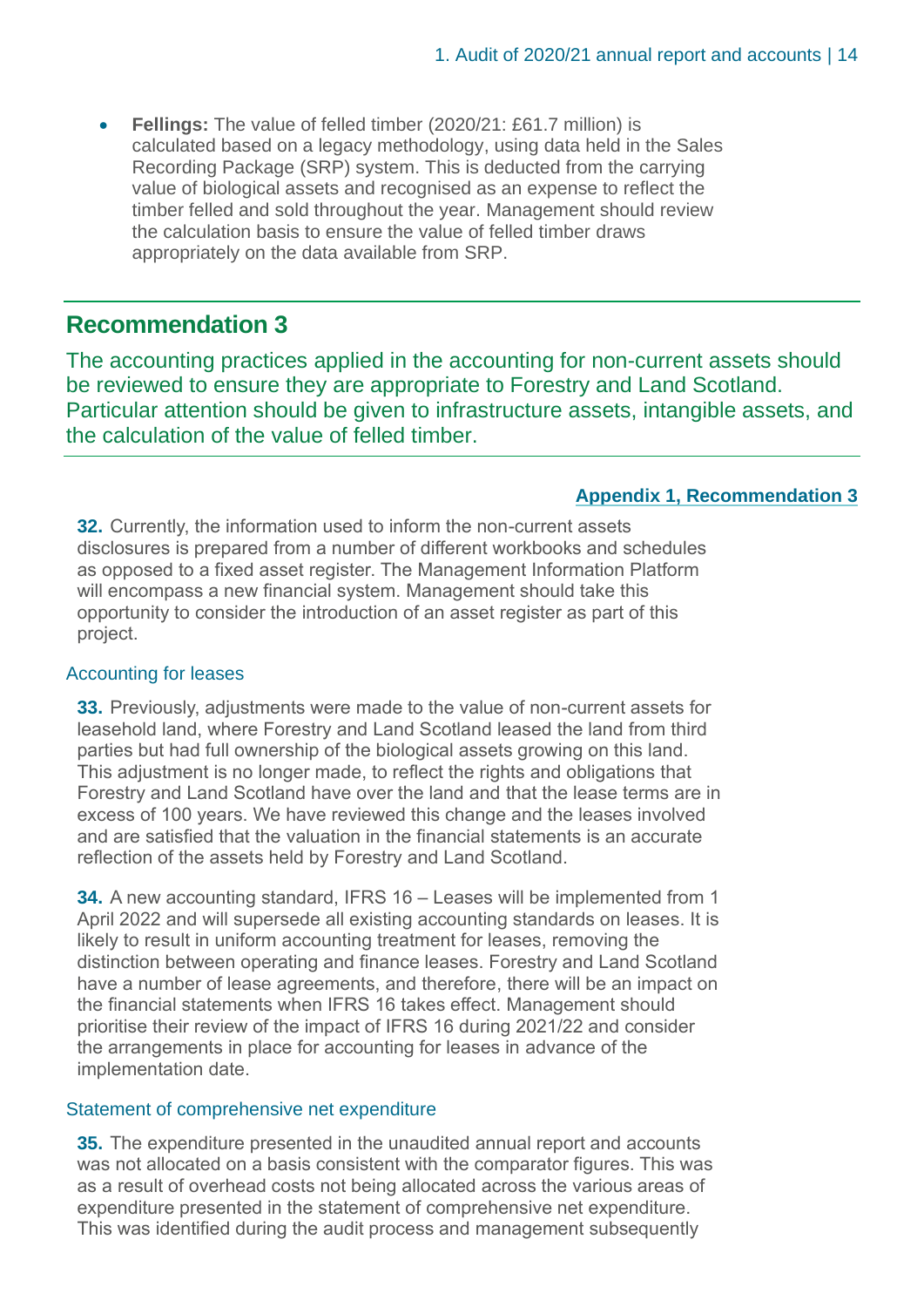revised the expenditure allocation for 2020/21. This is now consistent with the comparator figures.

#### Carbon units

**36.** Forestry and Land Scotland have a five-year corporate partnership with Shell UK Ltd. to contribute to the effort to tackle climate change. This agreement will provide Forestry and Land Scotland with £5 million in funding for the creation of woodland and peatland restoration. As a result, carbon units will be created which Shell can use or sell. Income received under this agreement thus far has been deferred as Forestry and Land Scotland are not yet selling carbon units. Management should consider any implications for accounting for carbon units and the disclosures required, including when income is recognised, as work progresses in this area.

#### **Data analytics were used in audit sampling**

**37.** We used data analytics as part of our planned audit approach. Data analytics is defined by the International Auditing and Assurance Standards Board (IAASB) as "*the science and art of discovering and analysing patterns, deviations and inconsistencies … in the data underlying … an audit … for the purpose of planning and performing an audit*." Such techniques provide ways of dealing with high volumes of transactions as well as complexity. They also enhance audit quality and efficiency.

**38.** As part of our work, we obtained detailed transaction downloads from the general ledger and SRP. The ledger data was used for substantive testing during the financial statements audit and was subjected to automated routines to help identify unusual or risky transactions for further investigation. The SRP data was compared to the ledger data in order to provide assurance over the completeness and accuracy of the accounting records and was used to substantively test timber income. The procedures carried out provided increased assurance over the completeness of the information in the accounts, and the allocation to account areas.

#### **Some progress was made on prior year recommendations**

**39.** Forestry and Land Scotland has made some progress in implementing our prior year audit recommendations. For actions not yet implemented, revised responses and timescales have been agreed with management, and are set out i[n Appendix 1.](#page-28-0)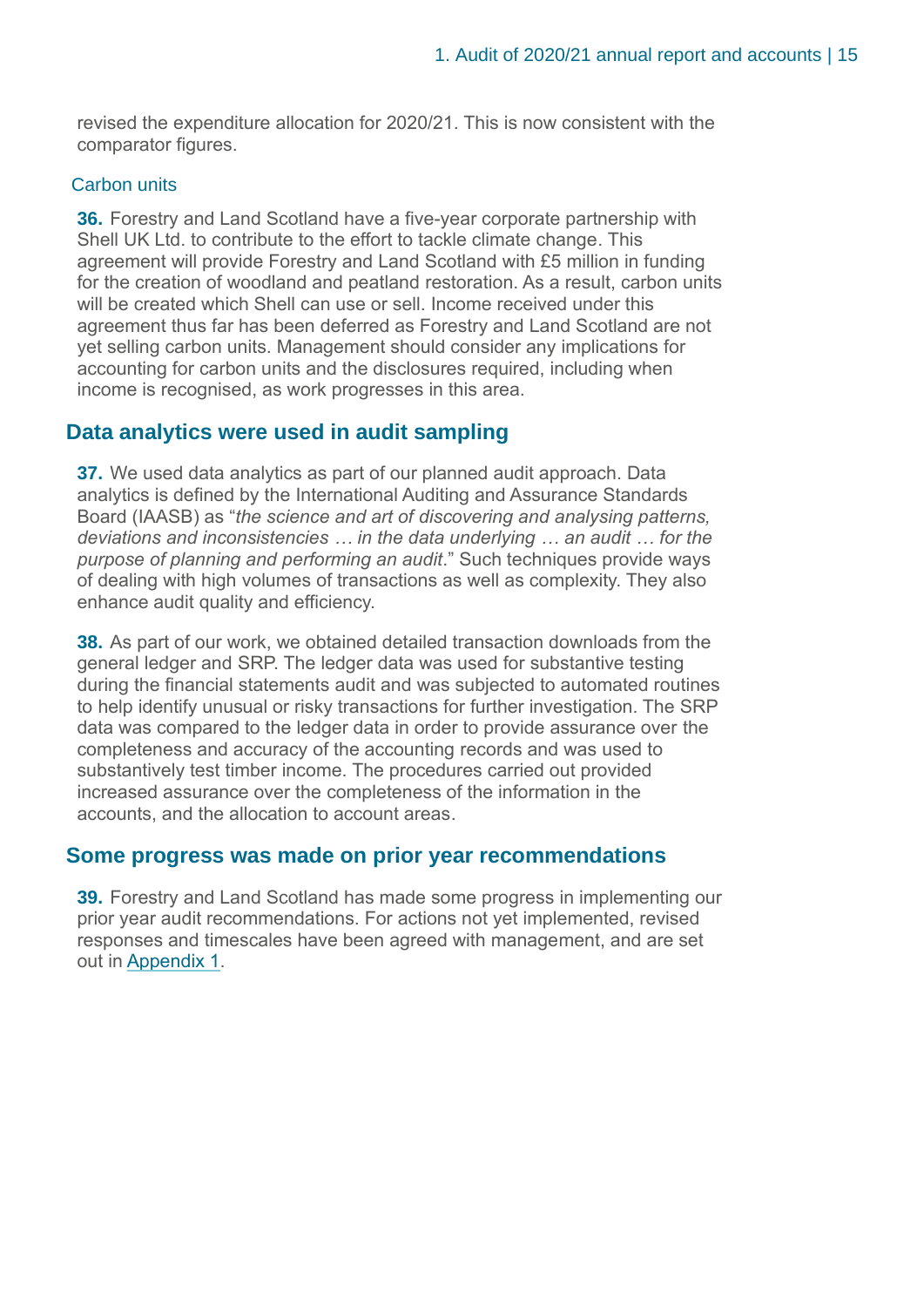# <span id="page-15-0"></span>**2. Financial management**

Financial management is about financial capacity, sound budgetary processes and whether the control environment and internal controls are operating effectively.

### **Main judgements**

Forestry and Land Scotland operated within its budget in 2020/21.

There were some weaknesses identified in the operation of internal controls during 2020/21. These included the authorisation of journal entries and controls over changes to supplier details. No significant weaknesses were identified which could affect Forestry and Land Scotland's ability to record, process, summarise, and report financial and other relevant information.

#### **Forestry and Land Scotland operated within its budget in 2020/21**

**40.** The main financial objective for Forestry and Land Scotland is to ensure that the financial outturn for the year is within the agreed budget for the year.

**41.** Regular budget monitoring reports are prepared by Forestry and Land Scotland and discussed by the Executive Team. The report at 31 March 2021 reports net managed income of £2.2 million against a net managed expenditure budget of £18.7 million. This represents an underspend of £20.9 million against budget.

**42.** Income was in excess of budget (£26 million). This was primarily due to the performance of the timber market and the rising demand for, and unit prices of timber.

#### **Forestry and Land Scotland also receive funding from the Scottish Government**

**43.** Forestry and Land Scotland also receive annual funding from the Scottish Government. During 2020/21, they received £22.4 million. £15.2 million of this related to the annual subsidy limit, with the remainder relating to funding to support the impact of Covid-19 and the re-development of Newton Nursery.

### **The financial statements record net assets of £4.2 billion**

**44.** The statement of financial position summarises what is owned and owed by Forestry and Land Scotland. This shows taxpayers' equity – an accounting measurement of the amount invested that has continuing public benefit. It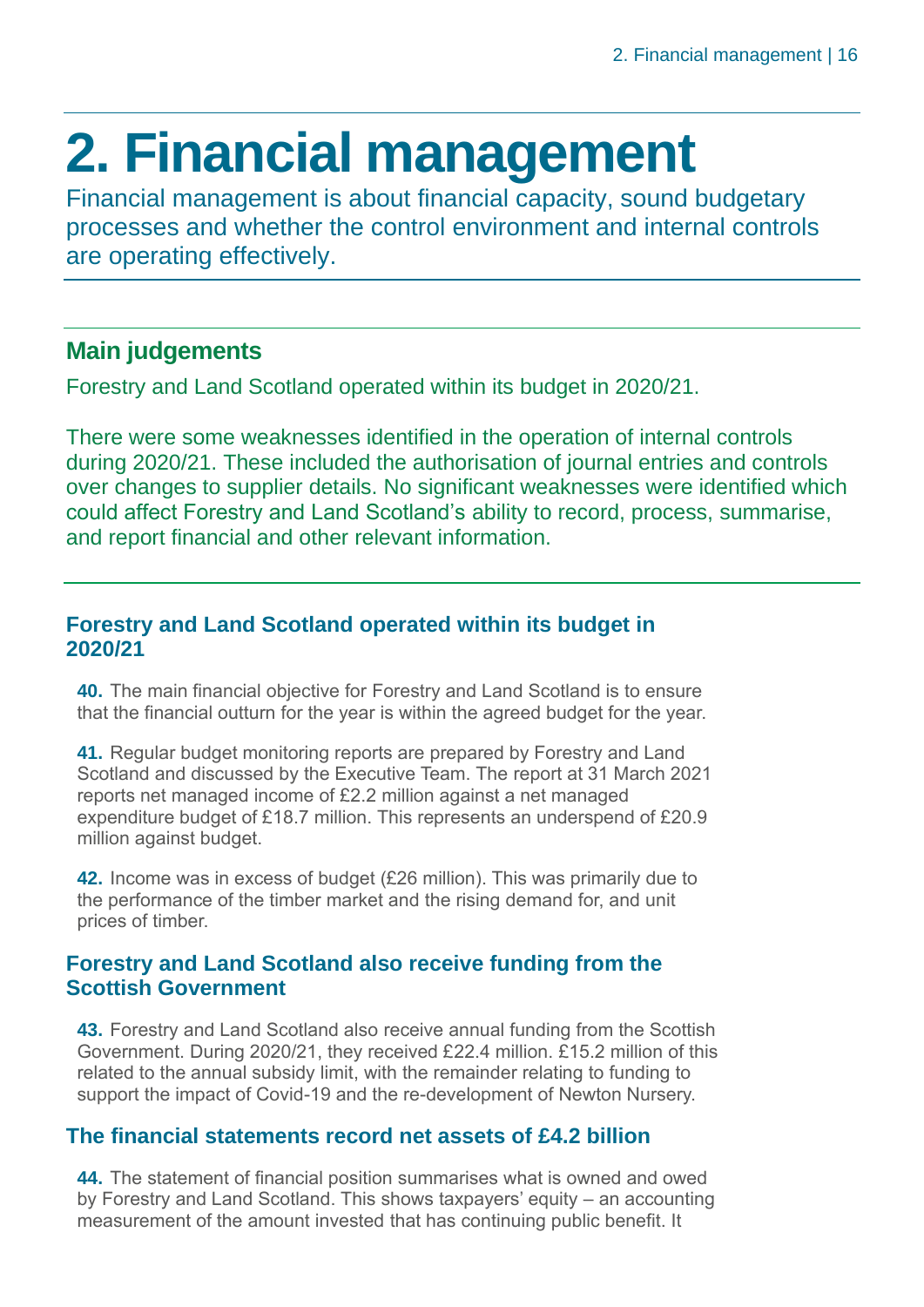shows how much of this has arisen from the application of revenues and that which has resulted through changes over time in the value of physical assets.

**45.** The financial statements record net assets of £4,198 million, an increase of £690 million from 31 March 2020. This is largely attributable to the impact of the revaluation of non-current assets.

#### **Budget processes were appropriate**

**46.** We reviewed Forestry and Land Scotland's budgetary control and monitoring arrangements. From our review of budget monitoring reports, committee papers and minutes and attendance at the Audit and Risk Committee, we concluded that senior management and members receive regular, timely and up to date information on the financial position.

**47.** As noted previously, the current budget monitoring reports do not give a full picture of income received and exclude the annual subsidy limit from the Scottish Government when reporting income. The expenditure funded by the subsidy is reflected in the reporting of expenditure against budget.

#### **Financial systems of internal control are operating effectively**

**48.** Our audit work involves identifying and inspecting the key controls within the systems we regard as significant in producing the financial statements. Our objective is to gain assurance that Forestry and Land Scotland has systems of recording and processing transactions which provide a sound basis for the preparation of the financial statements.

**49.** Our findings from the review of systems and internal controls were reported in the management report presented to the Audit and Risk Committee in September 2021. The findings outlined in this report informed our year-end audit testing and additional testing was carried out where required. Weaknesses identified included authorisation of journal entries and controls over changes to supplier details.

**50.** Overall, we concluded that while there were weaknesses identified in the system of internal control, as noted above, no significant internal control weaknesses were identified during the audit that would affect Forestry and Land Scotland's ability to record, process, summarise and report financial and other relevant data to result in a material misstatement in the financial statements

#### **We considered the work of internal audit**

**51.** Forestry and Land Scotland's internal audit function is provided by the Scottish Government's Directorate of Internal Audit and Assurance. The Public Sector Internal Audit Standards require that an annual internal audit opinion and report that can be used to inform the annual governance statement is provided. The opinion provided by internal audit in 2020/21 is that of 'reasonable assurance,' which is defined as "some improvements are required to enhance the adequacy and effectiveness of procedures. There are weaknesses in the risk, governance and/or control procedures in place, but not of a significant nature."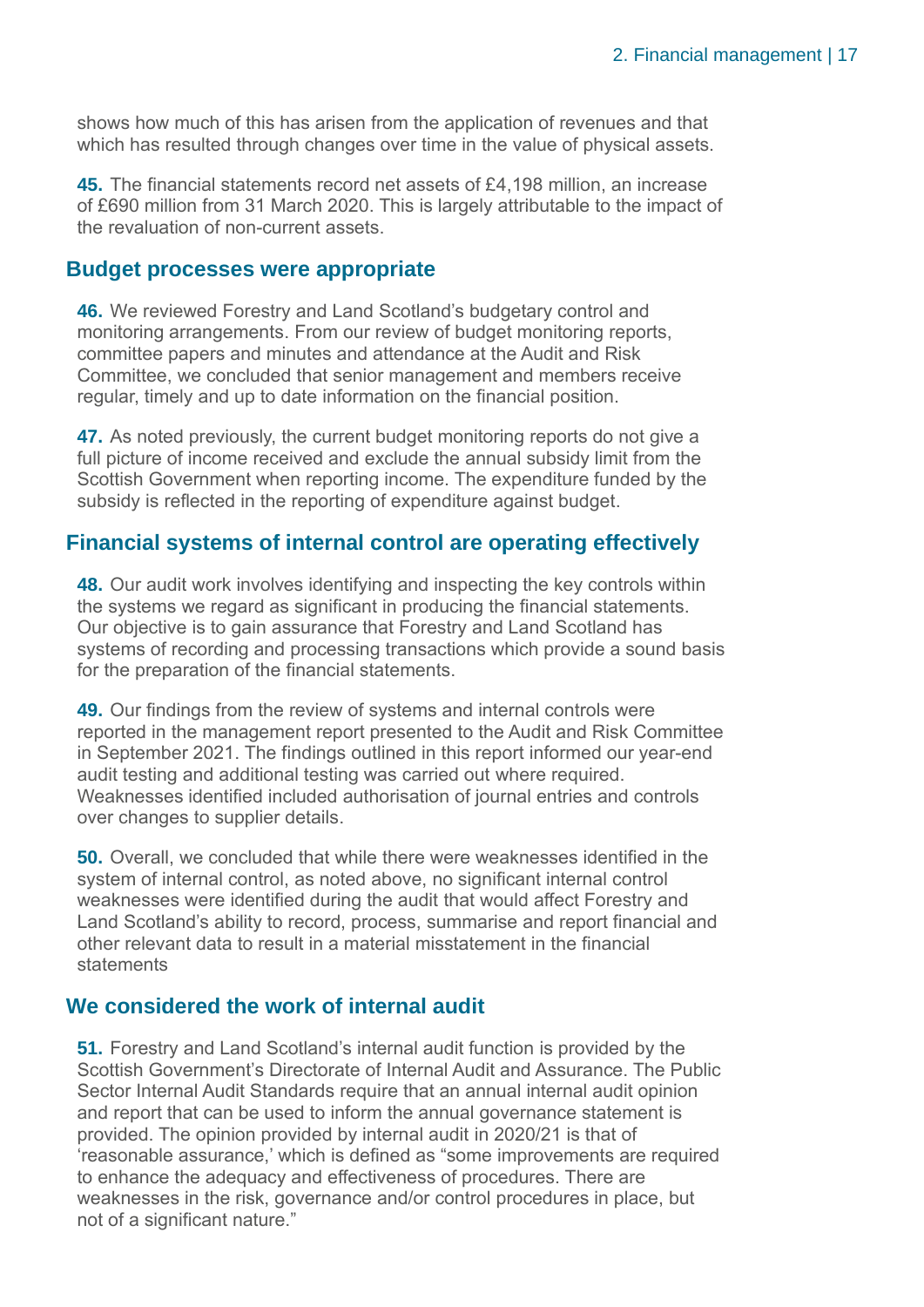**52.** Internal audit arrangements were reviewed in accordance with International Standard on Auditing (UK) 610 (Using the Work of Internal Auditors) to determine the extent to which we could use the work of internal audit. We concluded that we were able to place reliance on the work of internal audit and considered their work in respect of our wider dimension audit responsibilities.

#### **Standards of conduct and arrangements for the prevention and detection of fraud and error are appropriate**

**53.** Forestry and Land Scotland is responsible for establishing arrangements for the prevention and detection of fraud, error and irregularities, bribery, and corruption and to ensure that its affairs are managed in accordance with proper standards of conduct by putting effective arrangements in place.

**54.** We have reviewed the arrangements in place to maintain standards of conduct including a review of the staff handbook, members' code of conduct and the whistleblowing policy. There are established procedures for preventing and detecting any breaches of these standards including any instances of corruption.

**55.** We concluded that there are appropriate arrangements in place for the prevention and detection of fraud, error, and irregularities. We are not aware of any specific issues that we are required to bring to your attention.

#### **National Fraud Initiative matches should be investigated**

**56.** The National Fraud Initiative (NFI) is a counter-fraud exercise across the UK public sector which aims to prevent and detect fraud. Computerised techniques are used to compare information about individuals held by different public bodies, and on different financial systems, to identify 'matches' that might suggest the existence of fraud or irregularity.

**57.** Forestry and Land Scotland's progress in demonstrating evidence of investigating matches on the NFI system has been slower than expected. The NFI exercise contributes to the security and transparency of public sector finances. We encourage management to progress the review of the identified matches, and we shall review the progress made as part of our 2021/22 audit, in advance of Audit Scotland's next national report on the outcomes from the NFI exercise.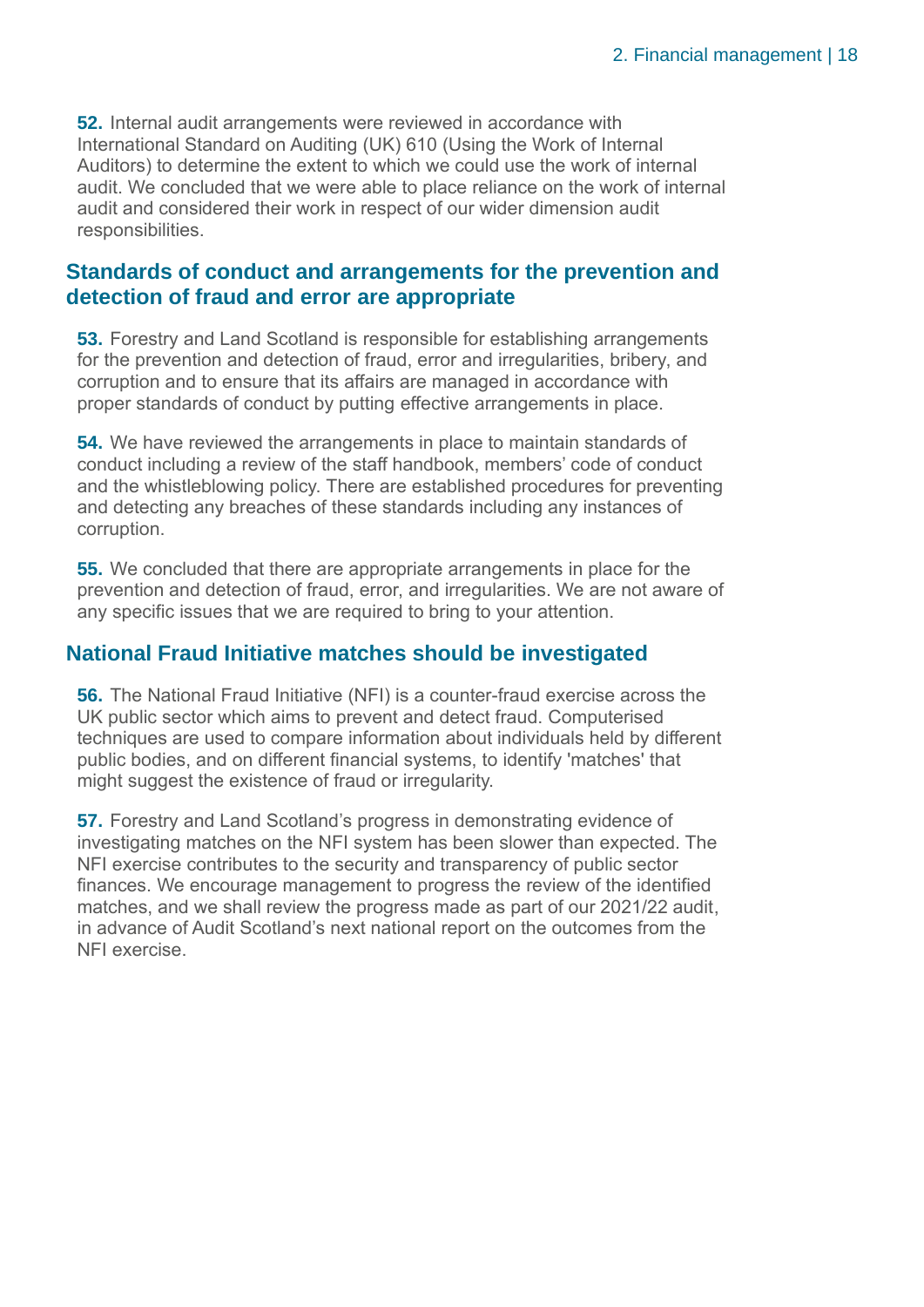# <span id="page-18-0"></span>**3. Financial sustainability**

Financial sustainability looks forward to the medium and long term to consider whether a body is planning effectively to continue to deliver its services

### **Main judgements**

Although work is progressing, Forestry and Land Scotland have yet to finalise a longer-term financial strategy, supported by clear and detailed financial plans.

### **Budgeted net expenditure for 2021/22 is £3.5 million**

**58.** Forestry and Land Scotland's expenditure is met largely by income generated from commercial activities, together with an annual subsidy provided by the Scottish Government.

**59.** Budgeted net expenditure for 2021/22, excluding Scottish Government funding, is £3.5 million (2020/21: £19.8 million). The annual subsidy for 2021/22, as set out in the Scottish Government's 2021/22 budget, is £37.5 million (£15.4 million resource and £22.1 million capital), an increase from the initial 2020/21 funding (£17.2 million). This increase is mainly attributable to the capital funding from the Scottish Government for the re-development of Newton Nursery.

**60.** The volatility of the timber market and the impact on income generation continues to present challenges in maintaining the financial sustainability of Forestry and Land Scotland. This is further exacerbated by the impact of EU exit and the Covid-19 pandemic. Careful management of finances and cash balances is required in order to manage the unpredictability of the financial pressures faced.

**61.** For the purposes of its accounts, Forestry and Land Scotland is classified by the Office of National Statistics as a public corporation. This classification is based on the nature of activity within the business and the high proportion of business trading. The classification enables the agency to build and retain financial reserves across financial years to sustain and deliver outcomes.

### **Work on longer-term financial planning is progressing**

**62.** As reported in previous annual audit reports, a longer-term financial plan is not yet in place for Forestry and Land Scotland.

**63.** Work has been progressing to develop a long-term sustainable business model for the agency, to allow for flexibility and resilience. This forms an integral part of the transformation of Forestry and Land Scotland, where consideration is being given on how the business is managed and its outcomes are delivered. A business sustainability action plan was agreed by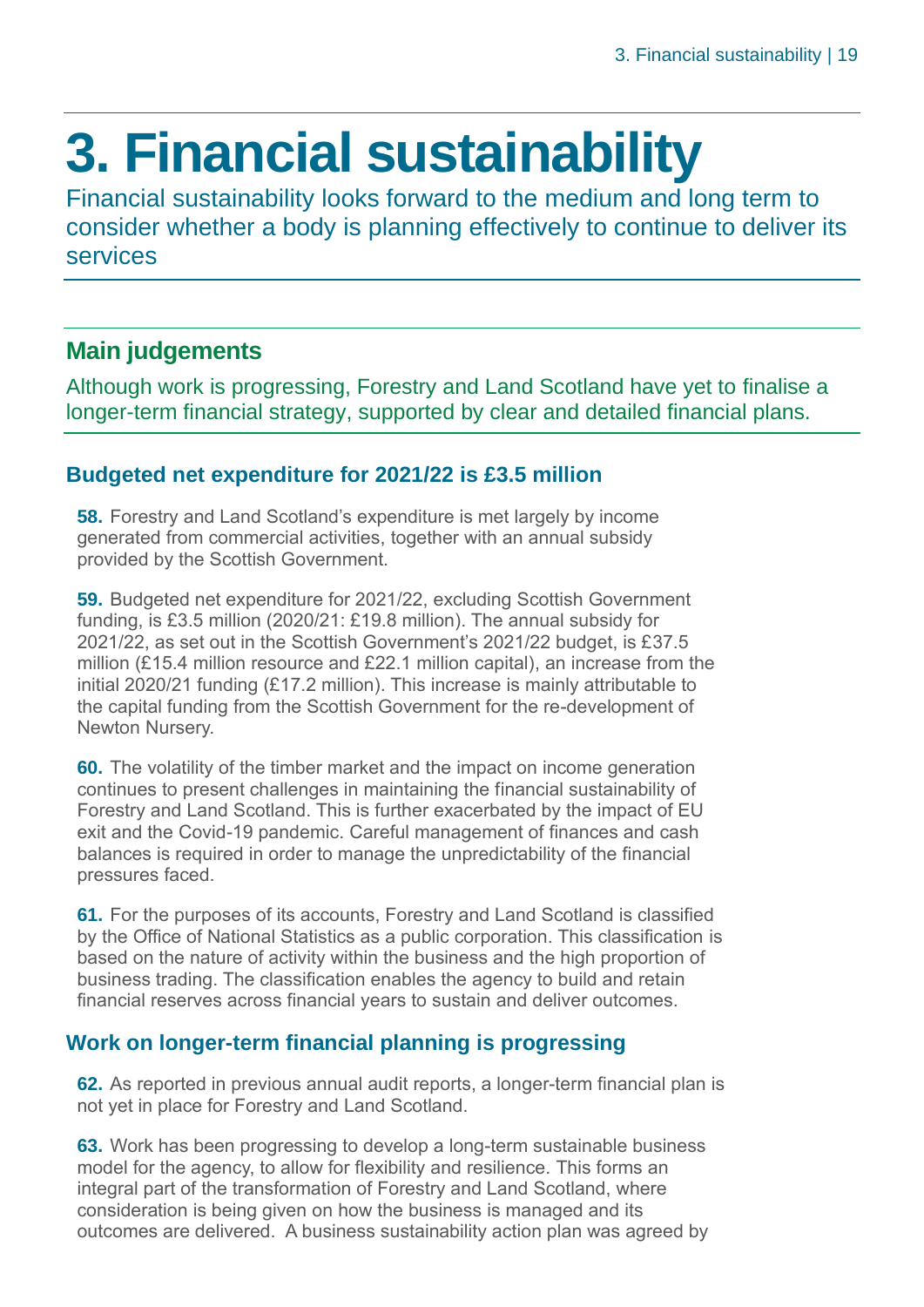the Executive Team in July 2020. A key area of focus is on improving business and financial planning processes, moving towards a five-year plan, as opposed to an annual financial planning cycle. This aims to create a sustainable organisation which is financially secure and can adapt to changing economic and climate challenges.

**64.** The majority of the income received by Forestry and Land Scotland is receipts from commercial activities. As such, this income is contingent on market conditions and demand for services supplied. The volatility in market conditions and the unpredictability of the income generated presents a risk to the financial sustainability of the agency.

**65.** In addition, EU exit and the longer-term effects of the Covid-19 pandemic may have a financial impact on Forestry and Land Scotland. Although timber prices have remained strong given the reliance on domestic markets and increased demand for timber, the impact of labour shortages and on securing a workforce for both Forestry and Land Scotland and its contractors may impact on the sustainability of operations. There is also a risk that longer-term contracts may include agreed rates and conditions that are no longer viable.

**66.** It is too early to fully determine the impact of EU exit and the pandemic, however, there is a risk that should suppliers become unable to deliver, Forestry and Land Scotland may not be able to deliver on their programme of work, which in turn impacts on the amount of timber harvested and the corresponding income received. This is a key area of risk that the Executive Team continue to monitor.

<span id="page-19-0"></span>**67.** These factors further highlight the need for a robust longer-term financial strategy, and management should continue to prioritise the development of this. As recommended in previous annual audit reports, the strategy should be supported by clear, detailed financial plans, and align with the corporate plan outcomes.

#### **Recommendation 4**

The development of a longer-term financial strategy should be progressed. A financial strategy should be prepared, supported by clear and detailed financial plans, and should clearly align with corporate plan outcomes to support the financial sustainability of the agency.

#### **Appendix [1, Recommendation 4](#page-29-1)**

#### **Cash balances at 31 March 2021 were £84.8 million**

**68.** The statement of financial position at 31 March 2021 records cash balances of £84.8 million (2019/20: £62.1 million). This increase reflects the continuing increase in income receipts as a result of strong market conditions.

**69.** Forestry and Land Scotland are permitted to hold cash reserves, in line with the reserves policy set out in their framework document. This recognises that reserves exist to manage uncertainty and service long-term needs.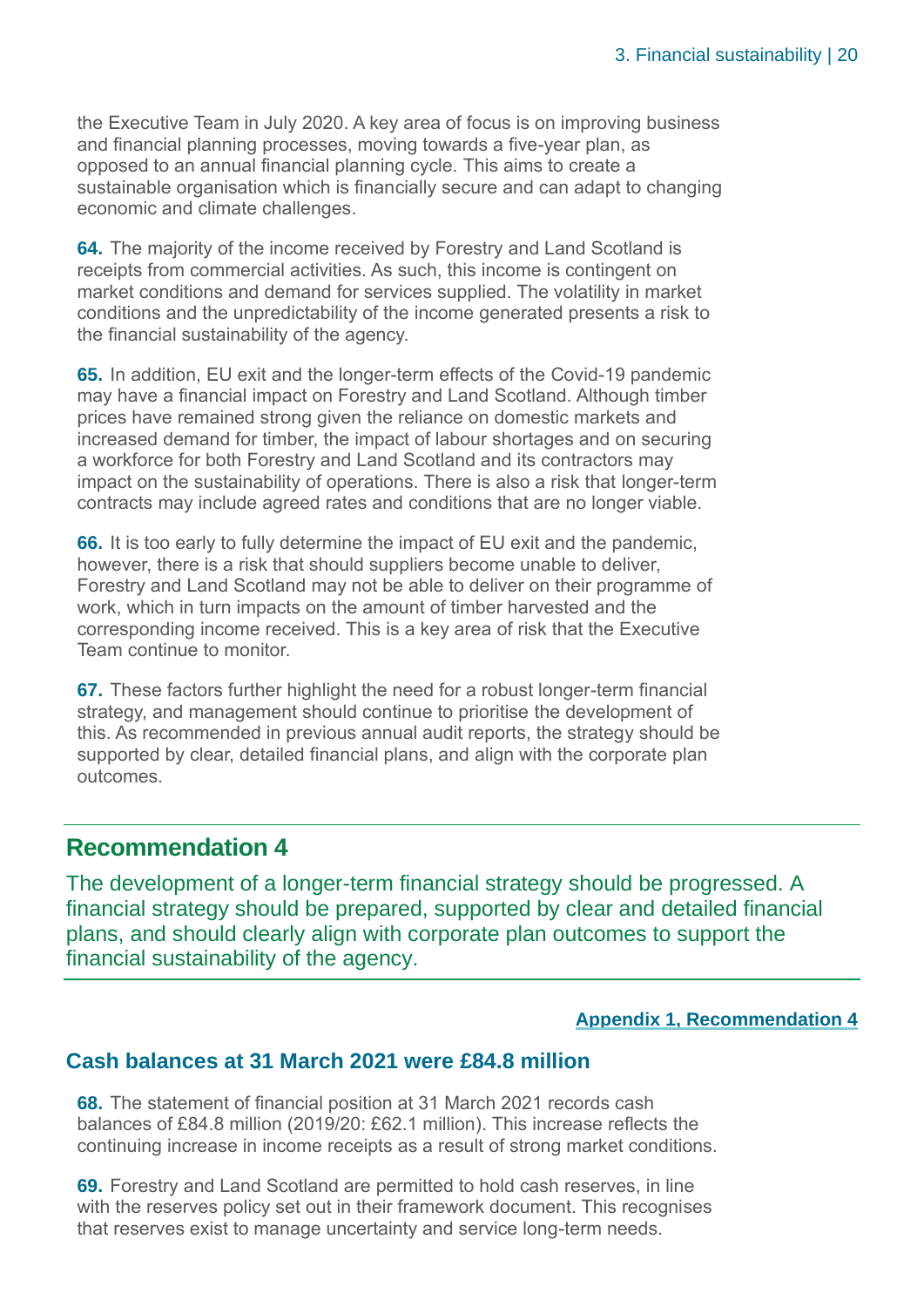**70.** Not all reserves are available for spending. Forestry and Land Scotland have recognised two areas of reserve in their policy. Restricted reserves are those held for a specific purpose, and unrestricted reserves are those which can either be earmarked where the income is tied to a specific activity, or liquidity reserves that enable the agency to manage the risks it faces.

**71.** As disclosed in the annual report and accounts, Forestry and Land Scotland have identified restricted reserves of £28 million and earmarked reserves of £38 million. The remainder are held for liquidity purposes.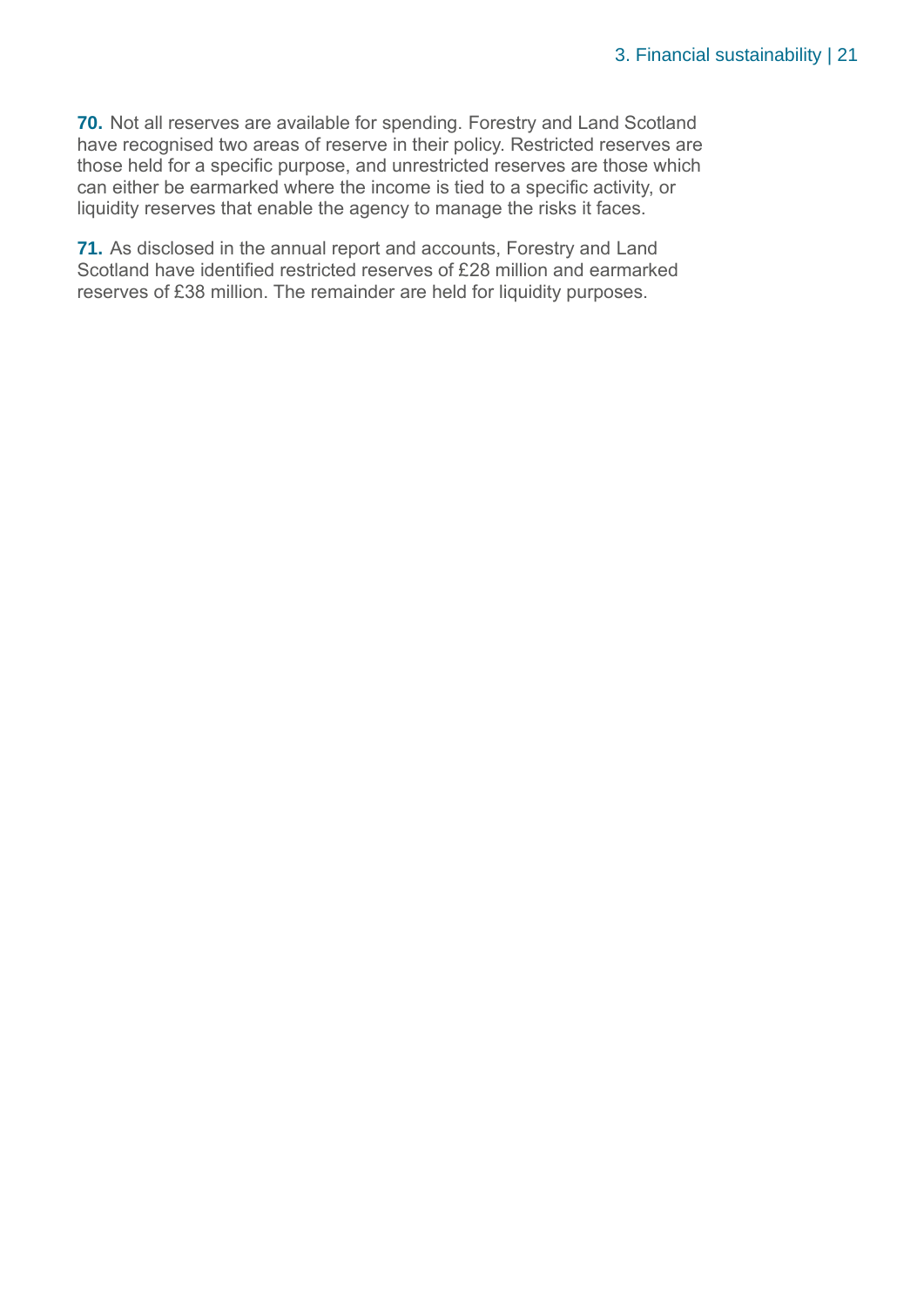# <span id="page-21-0"></span>**4. Governance and**

## **transparency**

The effectiveness of scrutiny and oversight, and transparent reporting of information

### **Main judgements**

Appropriate governance arrangements were in place during 2020/21. Governance arrangements operating throughout the Covid-19 pandemic were appropriate and supported effective working.

#### **Appropriate governance arrangements are in place**

**72.** The Chief Executive of Forestry and Land Scotland, as Accountable Officer, is personally accountable to Scottish Ministers for the performance of the organisation and the delivery of its functions. The Chief Executive is supported by the Strategic Board, the Executive Team and the Audit and Risk Committee.

**73.** The Strategic Board is comprised of Executive Directors and Non-Executive Advisors. The role of the Strategic Board is to support and advise the Chief Executive on matters such as strategic vision, the effectiveness of risk management arrangements, governance, and internal control.

**74.** The Executive Team supports the Accountable Officer with the day to day running of the organisation, providing advice and knowledge on professional, technical, and regional matters.

**75.** The role of the Audit and Risk Committee is to provide advice and constructive challenge to the Chief Executive and to provide support in relation to his responsibilities regarding risk management, control, governance, and associated assurance to support year-end accountability. From our attendance at Audit and Risk Committee meetings, we conclude that there is appropriate scrutiny from members.

#### **Assurances were provided to the Accountable Officer**

**76.** HM Treasury's Financial Reporting Manual (the FReM) requires the inclusion of a governance statement within the annual report and accounts. Guidance is set out within the SPFM (Scottish Public Finance Manual) for the content of the governance statement.

**77.** The SPFM does not provide a format for the annual governance statement but sets out minimum requirements for central government bodies. The Chief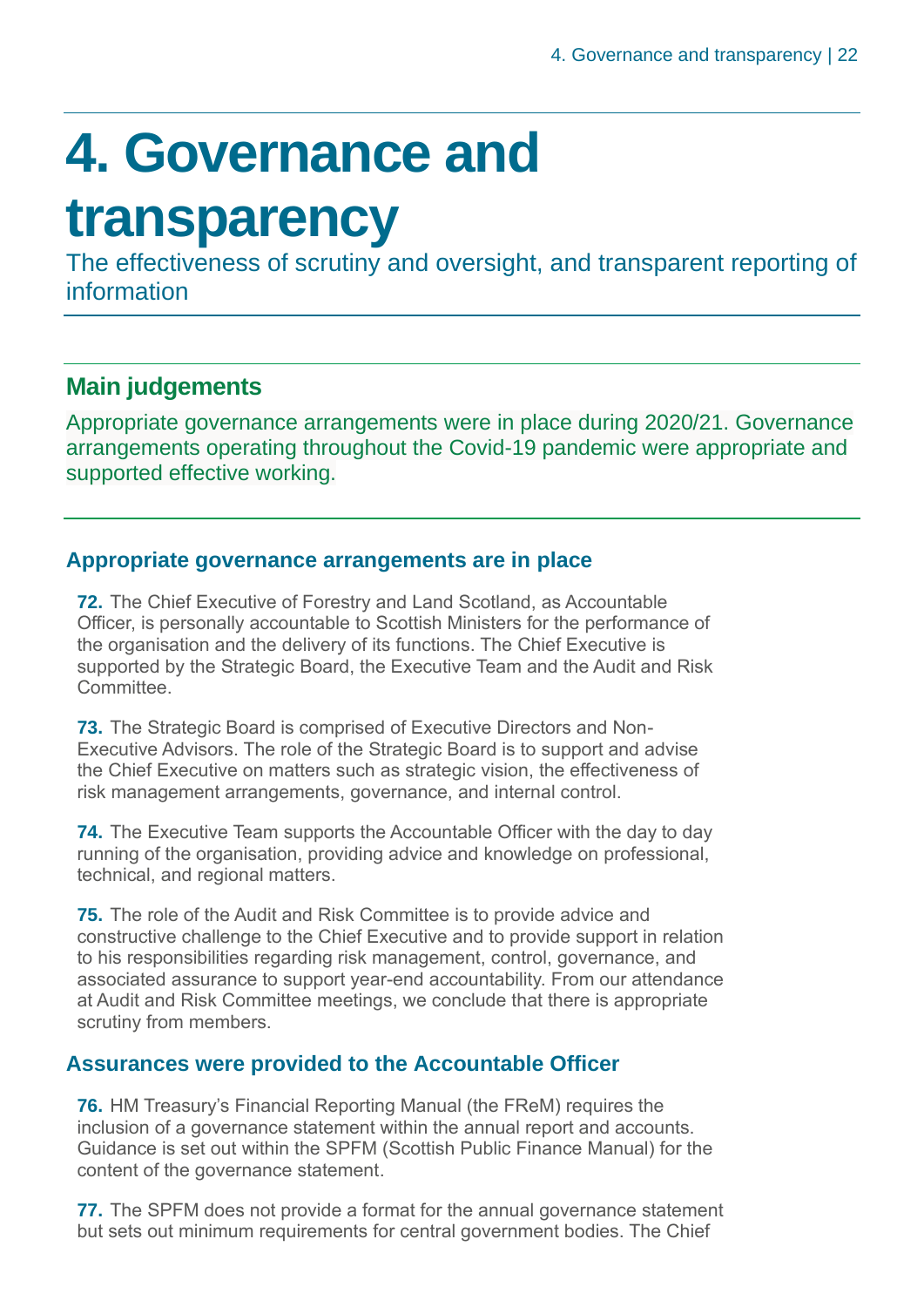Executive, as Accountable Officer receives assurance statements from the four directors to support the signing of the governance statement. In addition, internal control checklists are provided by all the principal cost centre managers. The SPFM sets out a model internal control checklist. Forestry and Land Scotland have prepared a tailored checklist that reflects their specific internal control processes and includes a number of low-level processes.

**78.** The model checklist was updated during 2020/21. This introduced key areas in relation to information asset owners. This new area of risk has not yet been reflected in Forestry and Land Scotland's checklists. We encourage Forestry and Land Scotland to monitor updates to the model internal control checklist to ensure the checklist used as part of its year-end processes is in line with both the SPFM and relevant to internal processes.

#### **Openness and transparency could be further enhanced**

**79.** There is continued focus on how public money is used, and on demonstrating the best use of public money. Openness and transparency in how a body operates and makes decisions is key to supporting understanding and scrutiny. Transparency means that the public have access to understandable, relevant, and timely information about how the board is taking decisions and how it is using resources such as money, people and assets.

**80.** Executive Team, Strategic Board and Audit and Risk Committee minutes are all publicly available on the Forestry and Land Scotland website. As highlighted in previous annual audit reports, openness and transparency could be further improved by extending the availability of meeting papers to the public, with confidential or commercially sensitive information withdrawn or redacted as appropriate.

#### **Corporate and business plans are in place**

**81.** Forestry and Land Scotland's current corporate plan covers the period 2019-22. This was published in October 2019, after the agency was established, in line with the framework document. The plan sets out the organisation's outcomes and targets, performance indicators and gives an overview of how the outcomes will be delivered over the period, in line with the Scottish Government's Purpose and National Outcomes set out in the National Performance Framework.

**82.** Five corporate outcomes are in place. These are reliant on each other and support the delivery of Forestry and Land Scotland's vision and mission, and ultimately the Scottish Government outcomes. These outcomes are:

- supporting a sustainable rural economy;
- looking after Scotland's national forests and land;
- national forests and land for visitors and communities;
- a supportive, safe and inclusive organisation; and
- a high-performing organisation.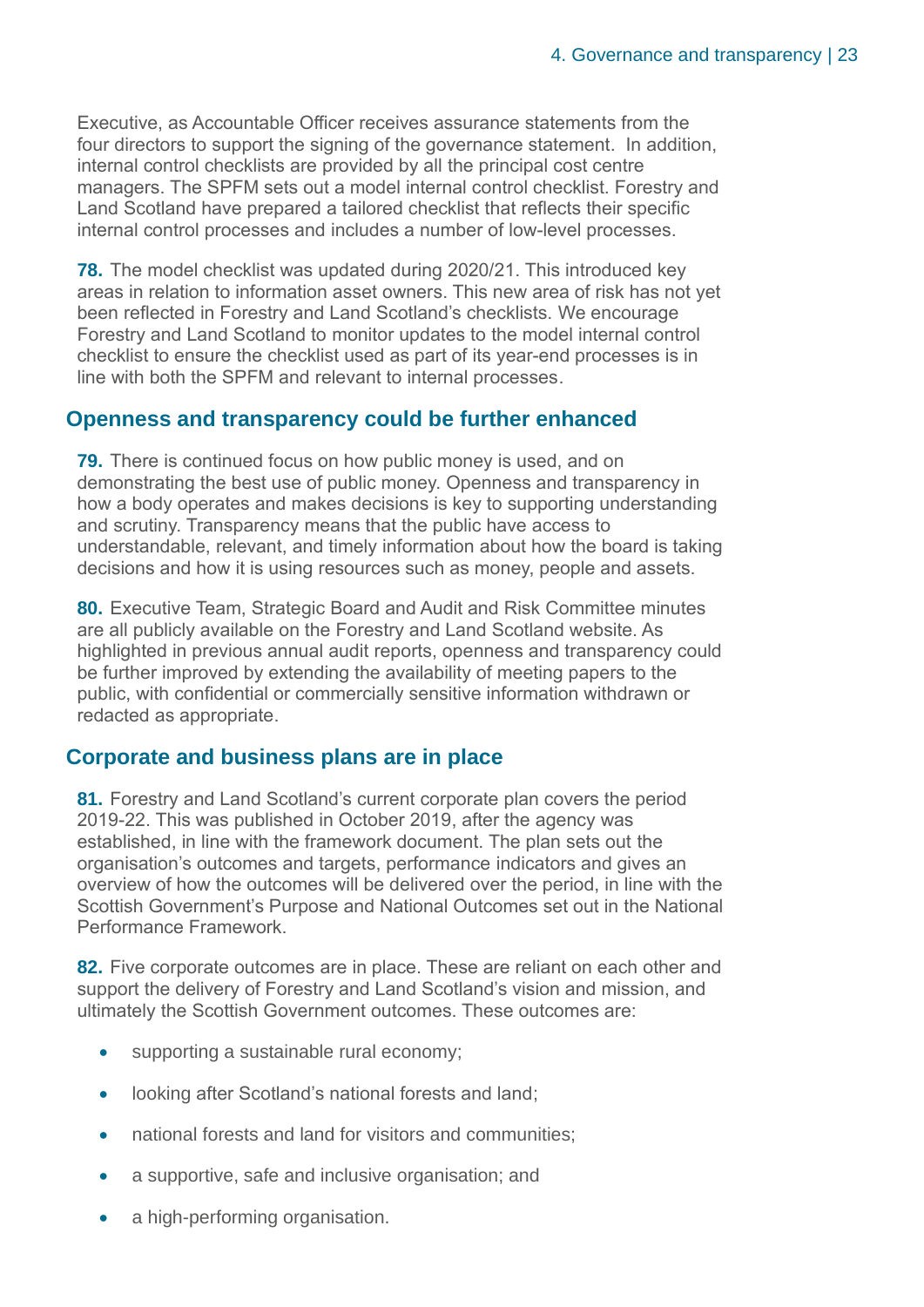**83.** The Forestry and Land Scotland business plan for 2021/22 sets out how the organisation will progress the corporate plan objectives and outcomes. It reflects the continued focus on delivering on all commitments, but that an agile approach is vital, in order to be able to respond to challenges as the recovery from the Covid-19 pandemic continues. The 2020/21 business plan is the final annual plan in relation to the current corporate plan. Work is ongoing to prepare and publish the next corporate plan for the agency.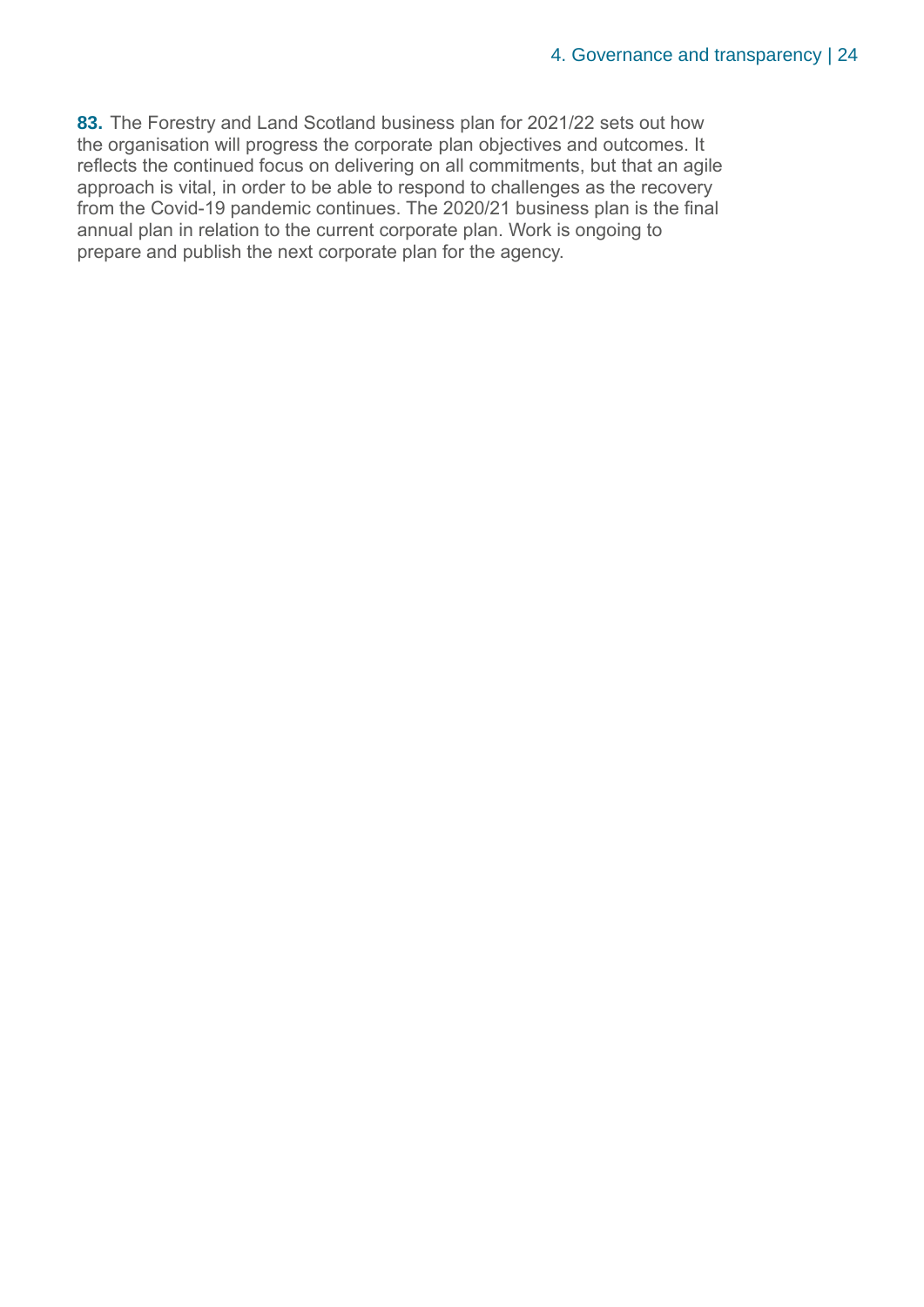# <span id="page-24-0"></span>**5. Value for money**

Using resources effectively and continually improving services

### **Main judgements**

Forestry and Land Scotland has appropriate arrangements in place to achieve and demonstrate best value.

Performance monitoring has continued throughout 2020/21. Forestry and Land Scotland achieved nine out of its 16 key performance indicators. Progress in year has been impacted by the pandemic.

Forestry and Land Scotland has appropriate arrangements in place to demonstrate compliance with the Equality Act 2010 in line with applicable regulations.

#### **Good progress has been made to demonstrate the principles of best value**

**84.** [Ministerial guidance to Accountable Officers](https://www.gov.scot/publications/best-value-public-services-guidance-accountable-officers/) for public bodies and the [Scottish Public Finance Manual](https://www.gov.scot/publications/scottish-public-finance-manual/best-value/best-value/) (SPFM) sets out the Accountable Officer's duty to ensure that arrangements are in place to secure best value. The guidance sets out the key characteristics of best value and states that compliance with the duty of best value requires public bodies to take a systematic approach to self-evaluation and continuous improvement.

**85.** Forestry and Land Scotland's framework document notes that the Accountable Officer should ensure that there is good governance and effective management of resources, with a focus on improvement, in order to deliver the best possible outcomes.

**86.** Since the establishment of Forestry and Land Scotland on 1 April 2019, work has been undertaken by management to enable the agency to assess the progress and evidence against each of the themes set out in the SPFM's guidance on best value (vision and leadership, effective partnerships, governance, and accountability, use of resources and performance management). Our 2019/20 annual audit report noted that some improvement actions had been identified from this review, including better alignment of the business planning and financial planning processes and better reporting of the annual and corporate performance reports to stakeholders and the public.

**87.** Further progress has been made during 2020/21, with best value actions included in business plans for 2021/22 and corporate report templates updated to demonstrate how the topic demonstrates delivery of/or commitment to best value.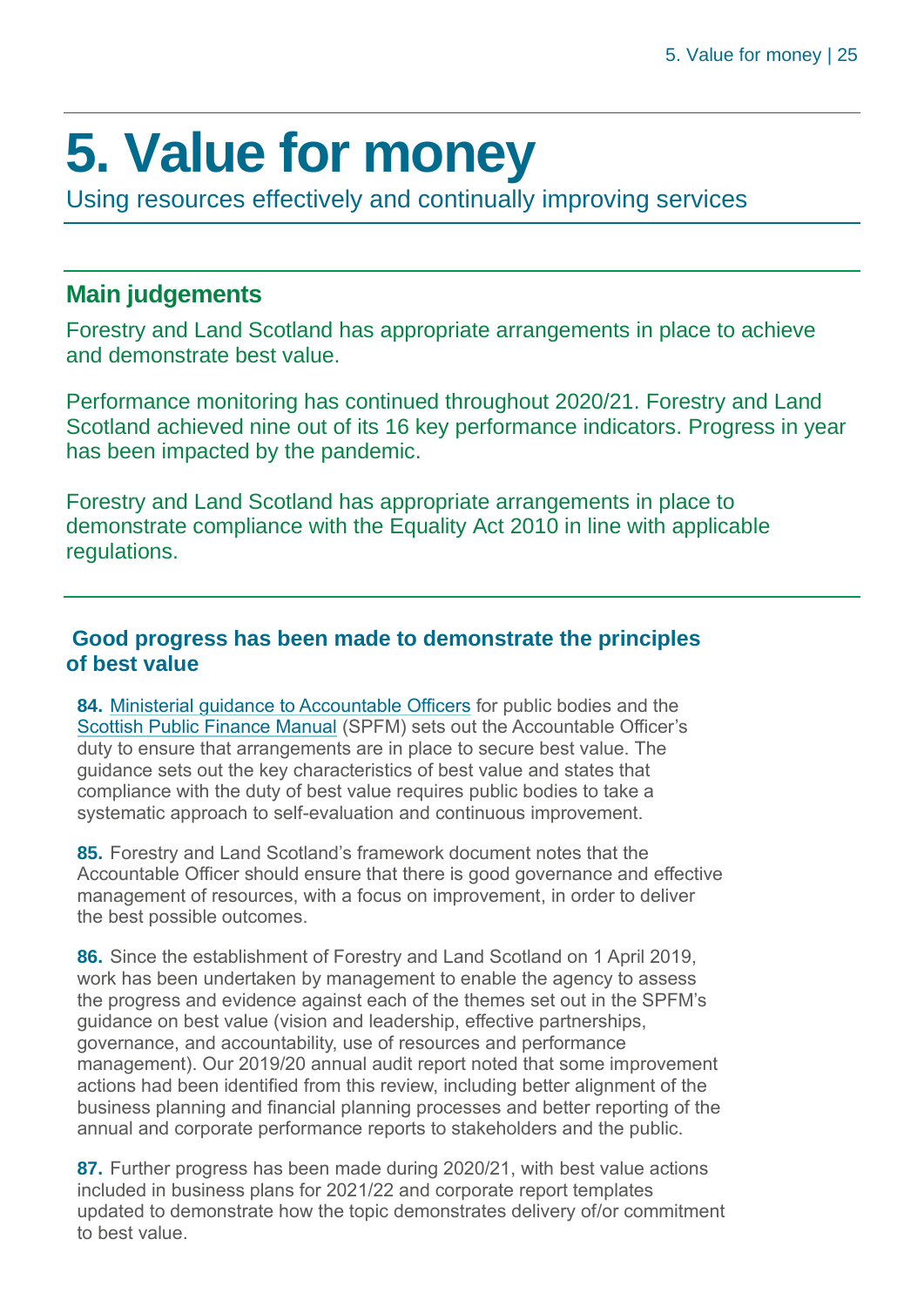**88.** Work continues in this area, and a best value action plan will be developed. This will clearly identify actions to further embed best value across the organisation.

**89.** Good progress has been made by Forestry and Land Scotland, and management have taken a pro-active approach to assess and demonstrate best value.

#### **Partnership working continued in 2020/21**

**90.** A number of services are delivered by Forestry and Land Scotland on behalf of Scottish Forestry. These include human resources, health, safety and wellbeing, and digital services. A service level agreement was agreed between the two agencies, following the devolution of forestry and is in place until 31 March 2022. This arrangement demonstrates partnership working and a contribution to best value within the public sector. Forestry and Land Scotland are engaging with Scottish Forestry to determine the most cost-effective way of delivering services for both organisations when the current agreement ends.

#### **Appropriate arrangements are in place to support performance management**

**91.** Corporate performance reports are published quarterly and are available on the Forestry and Land Scotland website. These 'dashboard' style reports provide an overview of the work of the agency and its progress towards achieving the corporate objectives. The reports cover the four business functions: land management, estate development, business services and corporate services. They include information on performance against outcomes and key performance indicators (KPIs) together with narrative around key issues.

**92.** The performance report included in the annual report and accounts reports performance against Forestry and Land Scotland's outcomes and reflects the KPIs published in the corporate plan.

**93.** Sixteen KPIs were agreed, across the five corporate outcomes. Nine of these were completed during the period. Areas where the target was missed include the volume of timber brought to the market, the area of land awaiting restocking and the area of woodland creation. These targets were not met due to the impact of Covid-19, restrictions on staff capacity, a reduced re-stocking programme during the restrictions, and the focus on producing essential products only during the initial stages of the pandemic.

**94.** Overall, we have concluded that Forestry and Land Scotland have appropriate arrangements in place to support performance management.

#### **The performance report was of a good standard but could be enhanced further**

<span id="page-25-0"></span>**95.** In addition to the opinion on the performance report covered in Part 1 of this report, we also consider the qualitative aspects of Forestry and Land Scotland's performance report. The performance report should provide information on a body, its main objectives and the principal risks faced. It should provide a fair, balanced, and understandable analysis of a body's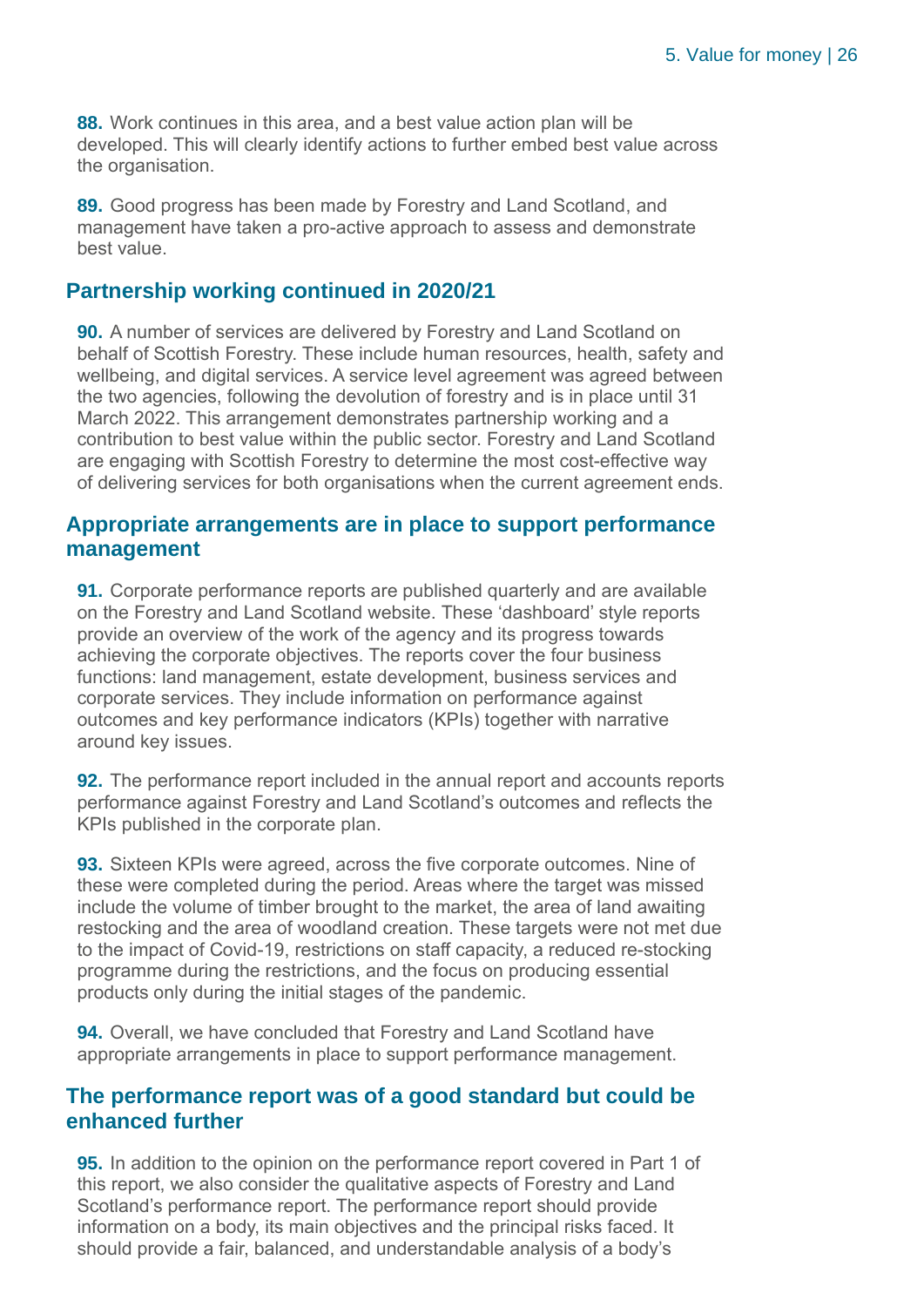performance as well as helping stakeholders understand the financial statements.

**96.** The performance report reflects the improvements identified in 2019/20 and remains at a good standard. The report shows clear linkages between the five corporate outcomes detailed in the Corporate Plan 2019-2022 and progress against each of the 16 KPIs underpinning these outcomes. The outcomes are aligned to the Scottish Government's outcomes and purpose detailed in the National Performance Framework.

**97.** In addition to the KPIs referenced in paragraph 93 above, 41 key work areas for 2020/21 are reported in the performance report with 24 of these completed in year. These key work areas sit under the KPIs. As with the KPIs, the impact of the pandemic and subsequently on staff has had an impact on the achievement of these work areas. These activities will continue into 2021/22.

**98.** Our audit work identified some areas for improvement to the performance report, and these were discussed with management. Revisions were made to the performance report included in the audited accounts, and we are content that it complies with the 2020/21 FReM.

**99.** Further improvements can be made through providing more detail about future plans for Forestry and Land Scotland. More evaluation and analysis of KPI trends should be included in future years as Forestry and Land Scotland matures as an organisation and completes the three-year cycle of the corporate plan. In addition, the finance reporting provides some information about performance against the operating budget and how this links to future plans. This can be enhanced by providing more linkages to the achievements of the organisation.

#### **Recommendation 5**

The performance report should include trend analysis of performance against KPIs, and more on the longer-term sustainability plans for Forestry and Land Scotland. The financial information included should more clearly link to achievements of the organisation.

**[Appendix 1, Recommendation 5](#page-30-0)**

#### **Forestry and Land Scotland contributes to the Programme for Government**

**100.** The Scottish Government's Programme for Government is published in September every year. This sets out the actions that the Scottish Government will take in the coming year and beyond. As an executive agency of the Scottish Government, Forestry and Land Scotland has a key role to play in contributing to the delivery of the programme. The 2021/22 Business Plan sets out the following commitments of relevance to Forestry and Land Scotland: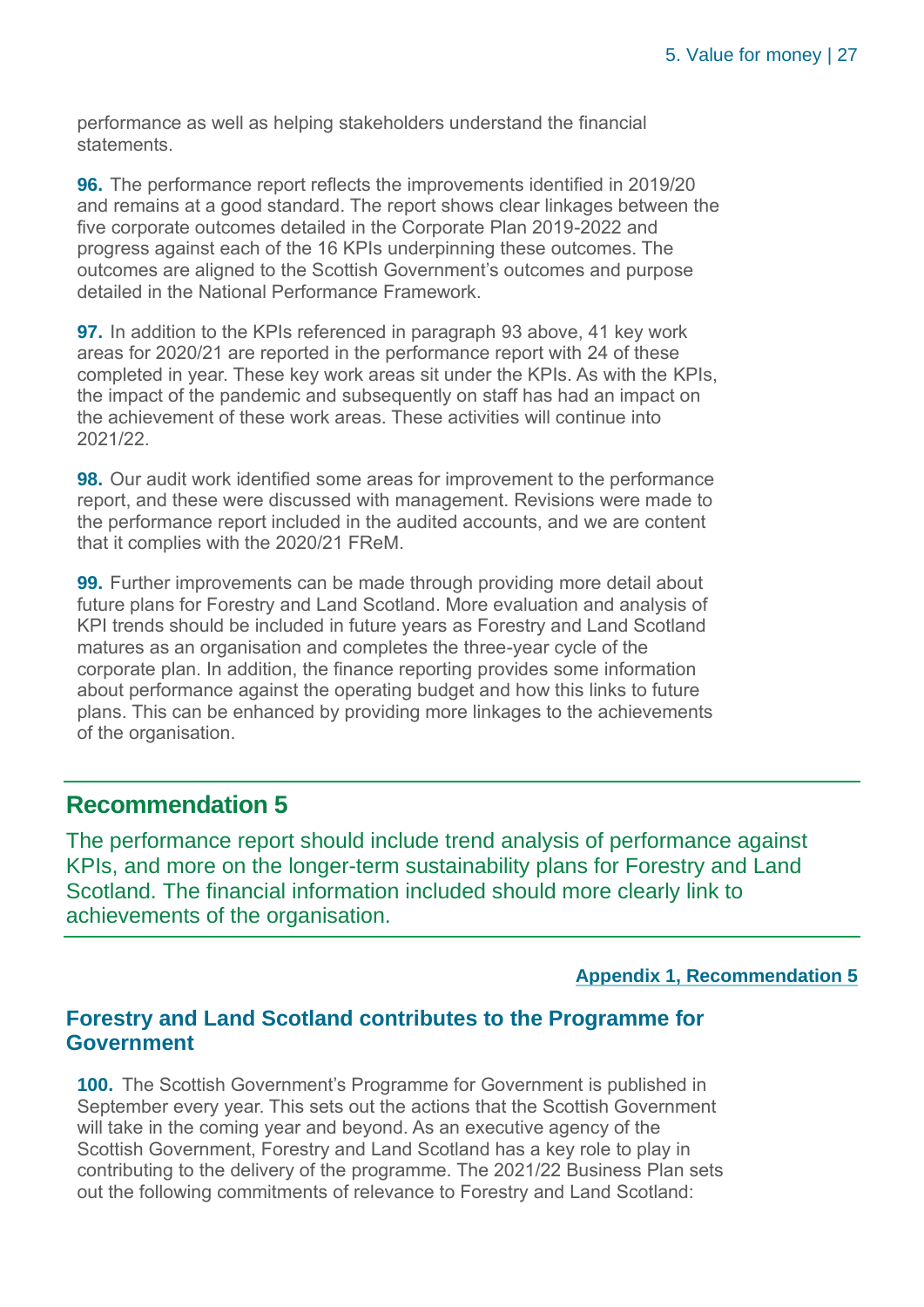- **Nature based investment**: additional funding will be received to expand Scotland's national forests and land, and to increase nursery capacity and higher production. Significant investment in Newton Nursery has been confirmed which will contribute towards the achievement of this commitment.
- **Creating green jobs**: working alongside Scottish Forestry and NatureScot, Forestry and Land Scotland have committed to increasing opportunities for younger people in the rural and green economy. This will include supporting the sector to ensure the growth of forestry skills.

#### **Forestry and Land Scotland has appropriate arrangements in place to help advance equalities**

**101.** Public bodies are required to demonstrate compliance with the Equality Act 2010. As part of our audit work during 2020/21, we considered the arrangements Forestry and Land Scotland has put in place thus far to comply with the Act.

**102.** Based on our review, we concluded that Forestry and Land Scotland has a good structure in place to help advance equalities within the organisation and in its external activities. The most recent equalities and mainstreaming report was published in April 2021, in line with the requirements of the legislation.

#### **National performance audit reports**

**103.** Audit Scotland carries out a national performance audit programme on behalf of the Accounts Commission and the Auditor General for Scotland. In 2020/21 a number of reports were published which may be of direct interest to the body. These are outlined in [Appendix](#page-37-0) 4.

**104.** We provide regular progress reports and updates to the Audit and Risk Committee where we reference national performance reports that may be of interest to members.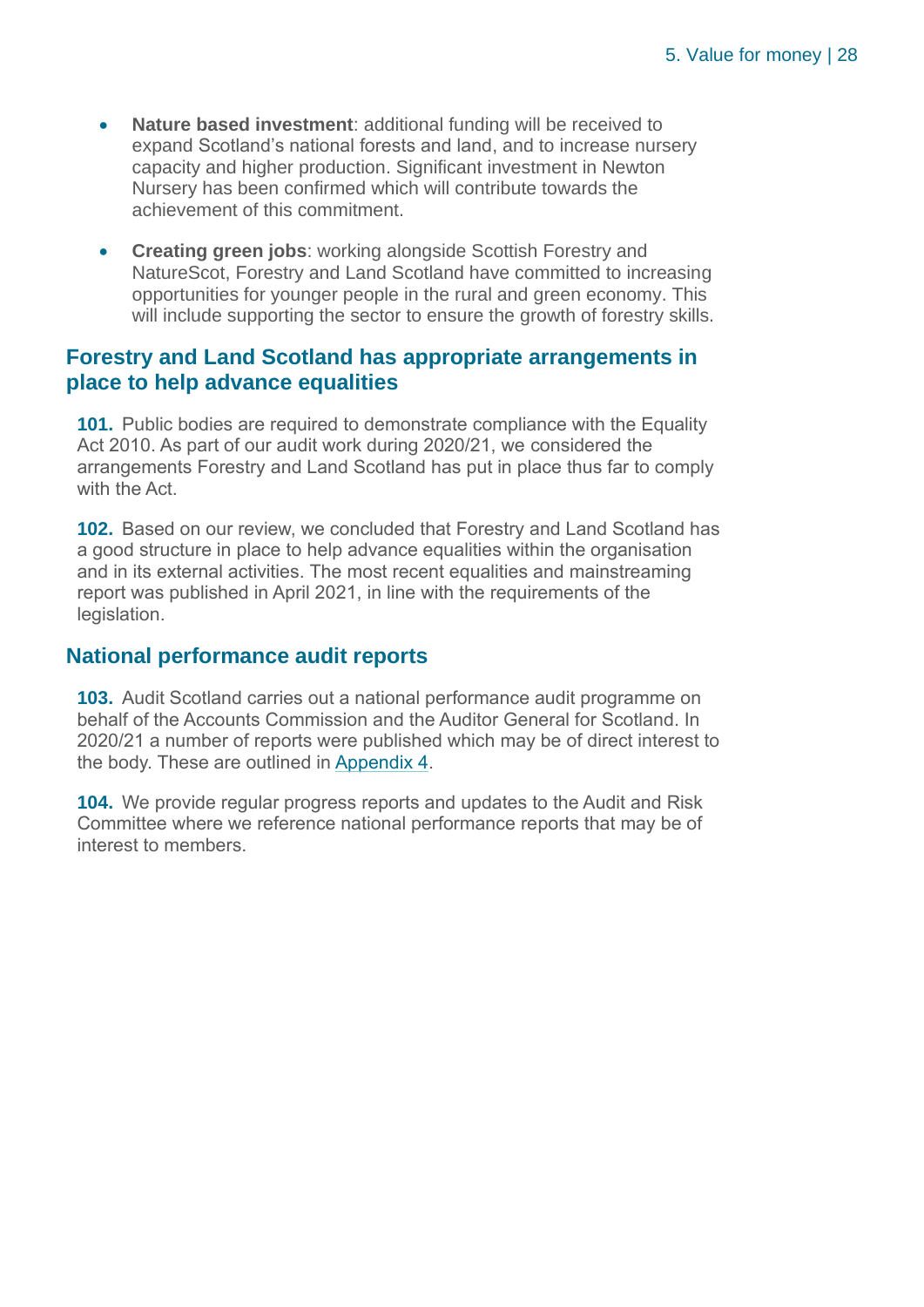# <span id="page-28-0"></span>**Appendix 1: Action plan 2020/21**

### **2020/21 recommendations**

<span id="page-28-1"></span>

| <b>Issue/risk</b>                                                                                                                                                                                                                                                                                                                                                                                                                                                                                    | <b>Recommendation</b>                                                                                                                                                                                                                                                           | <b>Agreed management</b><br>action/timing                                                                                                                                                                                                                                                                                                                                                                                                                        |
|------------------------------------------------------------------------------------------------------------------------------------------------------------------------------------------------------------------------------------------------------------------------------------------------------------------------------------------------------------------------------------------------------------------------------------------------------------------------------------------------------|---------------------------------------------------------------------------------------------------------------------------------------------------------------------------------------------------------------------------------------------------------------------------------|------------------------------------------------------------------------------------------------------------------------------------------------------------------------------------------------------------------------------------------------------------------------------------------------------------------------------------------------------------------------------------------------------------------------------------------------------------------|
| 1. Income accruals -<br>renewables<br>Income due at financial year-<br>end in relation to renewable<br>energy schemes is estimated<br>based on an established<br>methodology.<br>Audit testing identified that<br>the actual income received<br>during the year relating to<br>windfarm leases in respect of<br>2019/20 exceeded the<br>amount that had been<br>estimated by approximately<br>£3.1 million.<br>We identified that based on<br>amounts confirmed to date,<br>accrued renewable income | The estimation methodology<br>for windfarm accruals should<br>be reviewed and revised and<br>updated in advance of the<br>preparation of the 2021/22<br>financial statements. This<br>review should be extended to<br>other renewable income<br>accruals.<br>Exhibit 2, Point 1 | The functional and finance<br>teams are working together to<br>review and recommend a<br>revised approach to the<br>legacy methodology which<br>was inherited.<br>The Management Accounts<br>team has been supplemented<br>with an additional 2.00 wte<br>and the first task of one of the<br>appointees is to review this<br>area of income generation<br>and other commercial (non<br>timber) income.<br>Donna Mortimer & John<br><b>Mair</b><br>31 March 2022 |
| was understated by at least                                                                                                                                                                                                                                                                                                                                                                                                                                                                          |                                                                                                                                                                                                                                                                                 |                                                                                                                                                                                                                                                                                                                                                                                                                                                                  |

was understated by at least £824,000 at 31 March 2021. This has been reported as an uncorrected misstatement.

**Risk:** There is a risk that the financial statements do not accurately reflect the income receivable from renewable energy schemes.

#### <span id="page-28-2"></span>**2. Income from mineral royalties**

Audit testing identified income of £428,000 million relating to 2019/20 that had not been recognised in the previous financial year. This income was accounted for in

A review of the arrangements in place for accounting for income streams managed outwith the core finance function is carried out. Arrangements should be in place to ensure that the income reflected in the

See response for Issue 1. **Donna Mortimer 31 March 2022**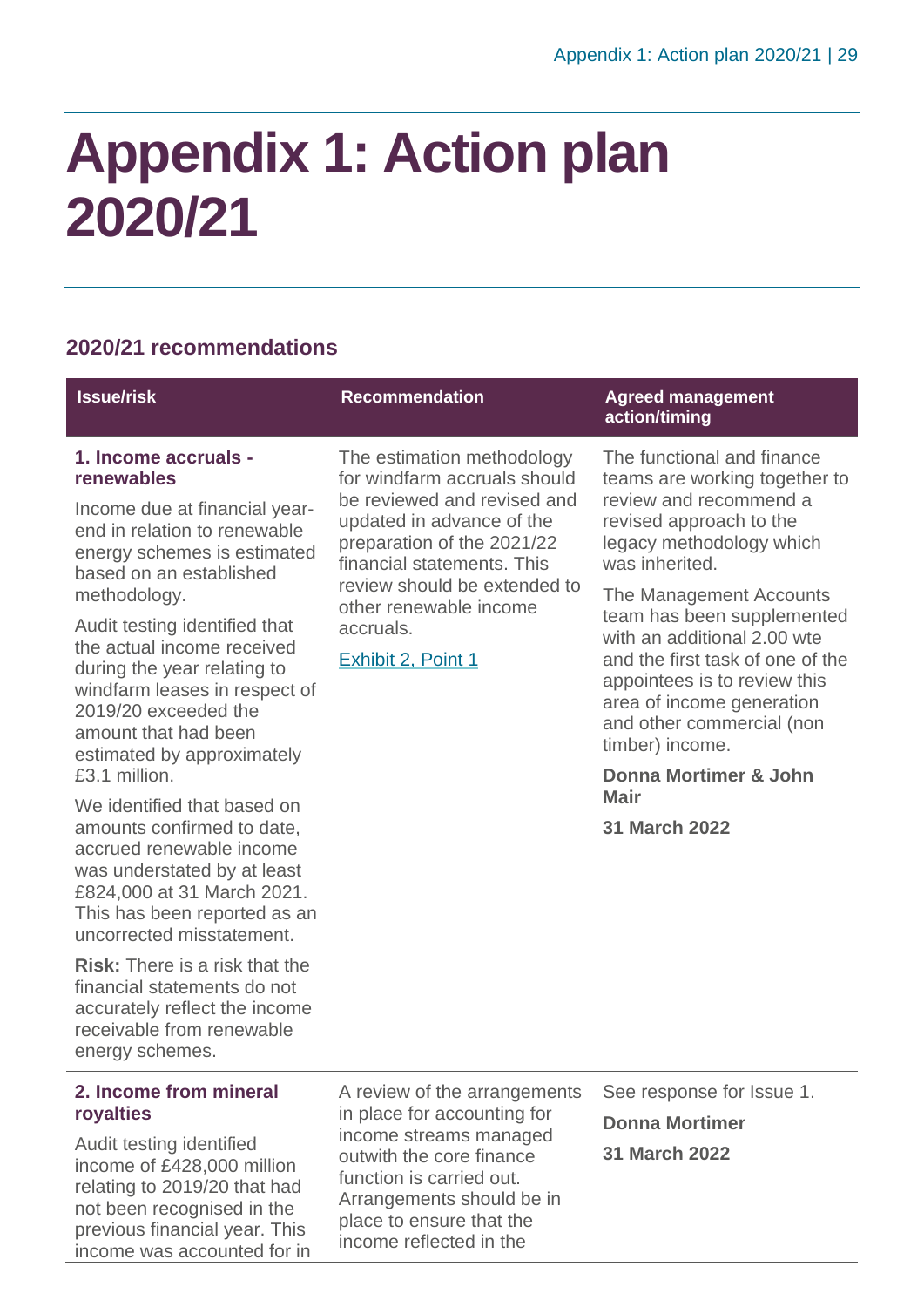| <b>Issue/risk</b>                                                                                                          | <b>Recommendation</b>                                                                                                          | <b>Agreed management</b><br>action/timing                                                                                         |
|----------------------------------------------------------------------------------------------------------------------------|--------------------------------------------------------------------------------------------------------------------------------|-----------------------------------------------------------------------------------------------------------------------------------|
| 2020/21 when received by<br>Forestry and Land Scotland.                                                                    | financial statements is<br>complete and accurate.                                                                              |                                                                                                                                   |
| <b>Risk:</b> There is a risk that<br>income is not accounted for<br>in the correct financial year.                         | Exhibit 2, Point 2                                                                                                             |                                                                                                                                   |
| 3. Accounting for non-<br>current assets                                                                                   | The accounting practices<br>applied in the accounting for                                                                      | As part of the ongoing and<br>business as usual work of the                                                                       |
| The accounting treatment of<br>infrastructure and intangible<br>assets should be reviewed.<br>The calculation of the value | non-current assets should be<br>reviewed to ensure they are<br>appropriate to Forestry and<br><b>Land Scotland. Particular</b> | <b>Financial Accounts team FLS</b><br>will continue to review and<br>ensure that current practices<br>comply with the appropriate |

<span id="page-29-0"></span>calculation of the valu of felled timber should be reviewed to confirm that it remains accurately based.

Accounting policies should be reviewed to ensure they reflect any changes to practice.

**Risk:** There is a risk that the value of non-current assets is not fairly stated.

attention should be given to infrastructure assets, intangible assets, and the value of felled timber.

[Paragraphs 30-31](#page-12-0)

standards. While a review of this area has been in the pipe line for completion in previous years, the impact of other areas of review were assessed to be of higher priority at the time.

To ensure that we continue to comply this specific area will continue to be monitored with a project to fully review classification policy in the next financial year (2022-23).

#### **Donna Mortimer**

#### **31 December 2022**

Work continues to deliver the Business Sustainability plan which includes the development of a five year budget plan aligned to corporate and business plans. The expectation is that the high level plan will be finalised in late 2021 with the overarching strategy to fulfil the Business Sustainability plan an ongoing exercise while the approach to longer term planning embeds itself in the organisation.

Meantime, income and expenditure and any associated fluctuations are monitored monthly and any

#### <span id="page-29-1"></span>**4. Longer-term financial planning**

Work continues to develop a sustainable business model, and this will include longerterm financial planning. However, a longer-term financial strategy, has yet to be finalised by Forestry and Land Scotland.

**Risk:** There is a risk that fluctuations in budgeted income and expenditure cannot be effectively managed.

The development of a longerterm financial strategy should be progressed. A financial strategy should be prepared, supported by clear and detailed financial plans, and should clearly align with corporate plan outcomes to support the financial sustainability of the agency.

[Paragraph 67](#page-19-0)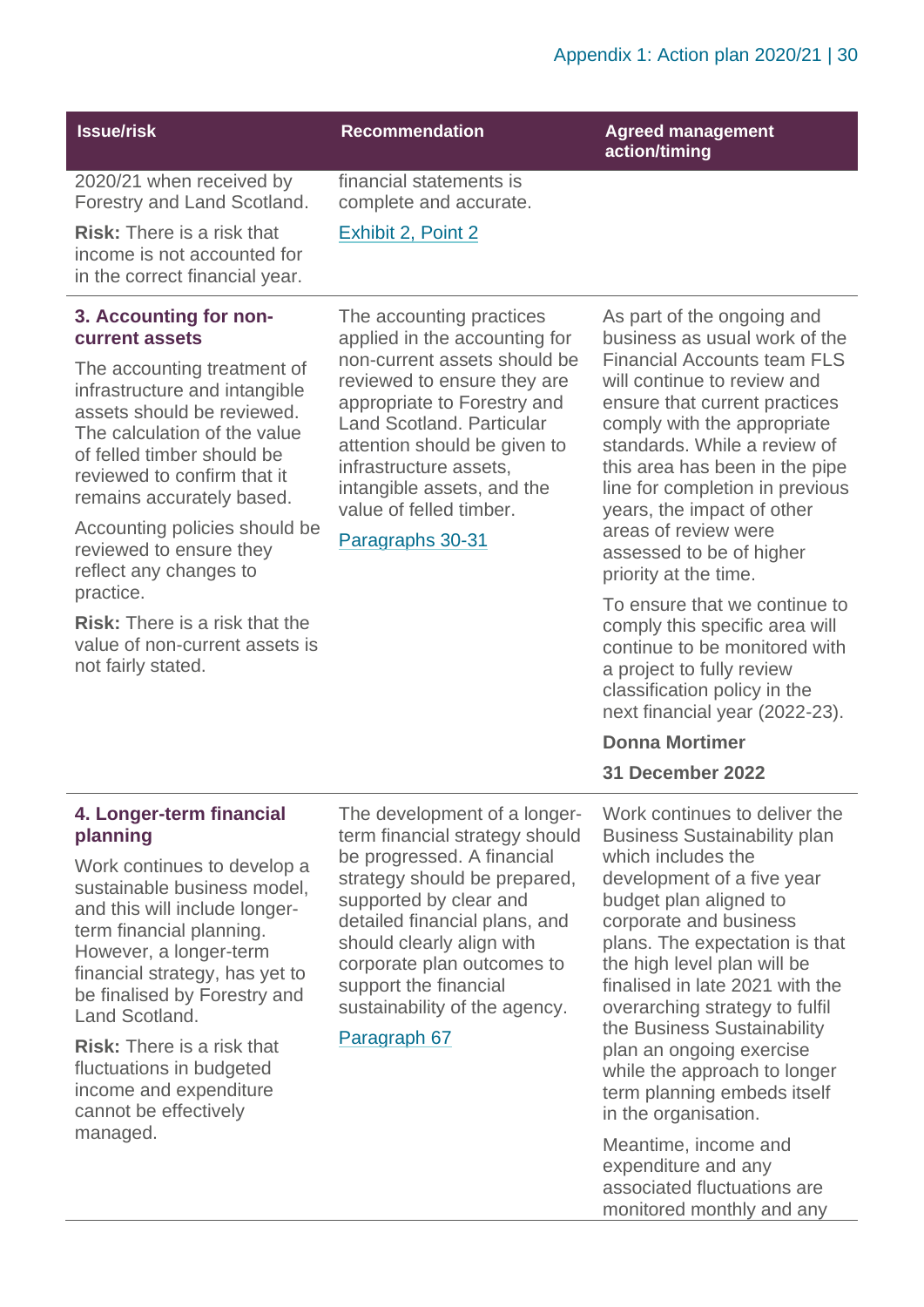<span id="page-30-0"></span>

| <b>Issue/risk</b>                                                                                                                                                                                                                   | <b>Recommendation</b>                                                                                                                                                                                                               | <b>Agreed management</b><br>action/timing                                                                                                                                                                                                |
|-------------------------------------------------------------------------------------------------------------------------------------------------------------------------------------------------------------------------------------|-------------------------------------------------------------------------------------------------------------------------------------------------------------------------------------------------------------------------------------|------------------------------------------------------------------------------------------------------------------------------------------------------------------------------------------------------------------------------------------|
|                                                                                                                                                                                                                                     |                                                                                                                                                                                                                                     | required mitigating action<br>taken swiftly.                                                                                                                                                                                             |
|                                                                                                                                                                                                                                     |                                                                                                                                                                                                                                     | <b>Donna Mortimer</b>                                                                                                                                                                                                                    |
|                                                                                                                                                                                                                                     |                                                                                                                                                                                                                                     | <b>31 March 2022</b>                                                                                                                                                                                                                     |
| 5. Performance report                                                                                                                                                                                                               | The performance report<br>should include trend analysis                                                                                                                                                                             | FLS will have completed<br>three full years of operation at                                                                                                                                                                              |
| The performance report could<br>be improved by including<br>more trend analysis, more<br>details of future longer term<br>sustainability plans and more<br>clearly linking financial<br>performance disclosures to<br>achievements. | of performance against KPIs,<br>and more on the longer-term<br>sustainability plans for<br>Forestry and Land Scotland.<br>The financial information<br>included should more clearly<br>link to achievements of the<br>organisation. | the end of 2021-22. This<br>historic data with the<br>finalisation and approval of<br>the five year budget plan<br>gives way to the performance<br>report providing an enhanced<br>picture of the performance<br>and expectations of the |
| <b>Risk:</b> There is a risk that the<br>performance report does not                                                                                                                                                                | Paragraphs 95. - 99.                                                                                                                                                                                                                | organisation in future annual<br>reports.                                                                                                                                                                                                |
| fully communicate the<br>performance of the<br>organisation to stakeholders.                                                                                                                                                        |                                                                                                                                                                                                                                     | <b>Donna Mortimer &amp; Michael</b><br><b>Hymers</b>                                                                                                                                                                                     |
|                                                                                                                                                                                                                                     |                                                                                                                                                                                                                                     | <b>31 March 2022</b>                                                                                                                                                                                                                     |

### **Follow-up of prior year recommendations**

| <b>Issue/risk</b>                                                                                                                                                         | <b>Recommendation</b>                                                                                                                | <b>Agreed management</b><br>action/timing                                                                                                                                                            |
|---------------------------------------------------------------------------------------------------------------------------------------------------------------------------|--------------------------------------------------------------------------------------------------------------------------------------|------------------------------------------------------------------------------------------------------------------------------------------------------------------------------------------------------|
| 1. Valuation of biological<br>assets and the forest estate<br>A review of the processes<br>and methodology for the<br>biological asset and forest<br>estate valuation was | Management should continue<br>to review the valuation<br>methodology and ensure<br>ongoing dialogue with the<br>professional valuer. | We consider that the<br>arrangements in place to<br>engage with the professional<br>valuer, and the extent of the<br>dialogue between the two<br>parties is reasonable.                              |
| undertaken. This identified a<br>valuation methodology<br>reflective of circumstances<br>and assets held.                                                                 |                                                                                                                                      | The move to a full revaluation<br>each financial year end has<br>helped minimise the impact of<br>the valuation movements                                                                            |
| <b>Risk:</b> These valuations are<br>market based and subject to<br>market volatility. There is an<br>inherent risk that these<br>values are misstated.                   |                                                                                                                                      | year on year, however the<br>market performance and<br>significant revaluation<br>increases recognised in<br>recent years means that this<br>is an area that should be<br>subject to ongoing review. |
|                                                                                                                                                                           |                                                                                                                                      | Complete for 2020/21                                                                                                                                                                                 |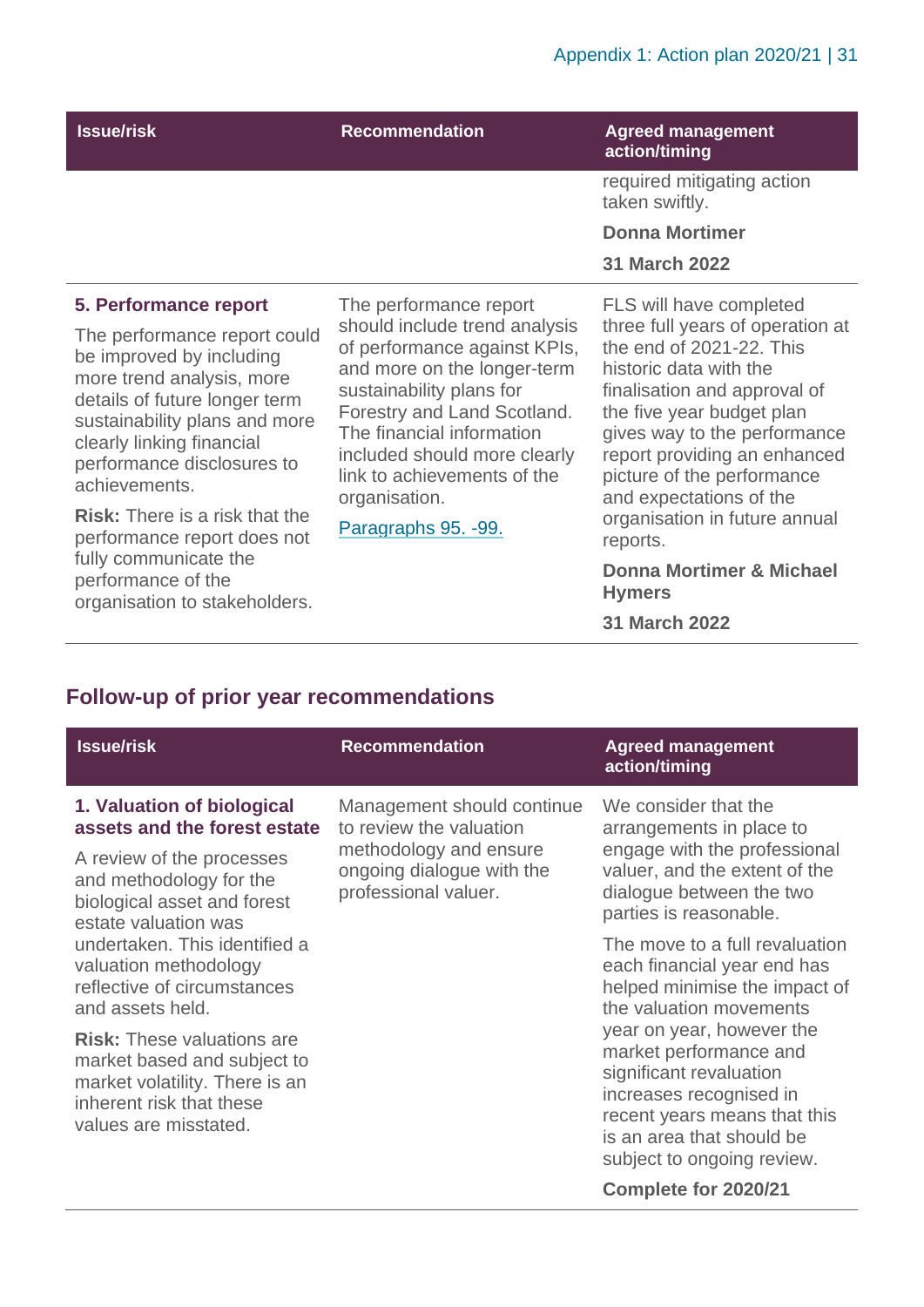| <b>Issue/risk</b>                                                                                                                                                                                                                                                                                                                                                             | <b>Recommendation</b>                                                                                                                                                                                                                                                                                                                                                                                                                               | <b>Agreed management</b><br>action/timing                                                                                                                                                                                                                                                                                |
|-------------------------------------------------------------------------------------------------------------------------------------------------------------------------------------------------------------------------------------------------------------------------------------------------------------------------------------------------------------------------------|-----------------------------------------------------------------------------------------------------------------------------------------------------------------------------------------------------------------------------------------------------------------------------------------------------------------------------------------------------------------------------------------------------------------------------------------------------|--------------------------------------------------------------------------------------------------------------------------------------------------------------------------------------------------------------------------------------------------------------------------------------------------------------------------|
| 2. Accounting for non-<br>current assets<br>Neither infrastructure nor<br>intangible assets are<br>capitalised. Processes in<br>place for accounting for<br>vehicles, machinery and<br>equipment are extensive. The<br>valuation policy for buildings<br>should be reviewed.<br><b>Risk:</b> There is a risk that the<br>value of non-current assets is<br>not fairly stated. | Accounting policies applied in<br>the accounting for non-<br>current assets (NCA) should<br>be reviewed to ensure they<br>remain appropriate to<br>Forestry and Land Scotland.<br>Particular attention should be<br>given to dwellings and other<br>buildings, infrastructure,<br>vehicles, machinery and<br>equipment and intangible<br>assets where approaches<br>inherited from Forest<br><b>Enterprise Scotland have yet</b><br>to be reviewed. | Refer to recommendation 3<br>above.<br>Ongoing                                                                                                                                                                                                                                                                           |
| 3. Financial assets<br>The accounting treatment<br>and governance of financial<br>assets are based on legacy<br>arrangements.<br><b>Risk:</b> There is a risk that the<br>assets are not fairly stated<br>and that the governance<br>arrangements are not<br>effective.                                                                                                       | A review of the arrangements<br>in place for the governance<br>and accounting for the<br>investments in Forest<br>Holidays and Camping in the<br>Forest should be carried out.<br>The arrangements, including<br>those relating to the<br>ownership of the investments,<br>should be formalised.                                                                                                                                                    | Management's review of the<br>arrangements in place for<br><b>Forest Holidays and Camping</b><br>in the Forest was considered<br>as part of our year-end audit<br>work. We recommend that<br>management keep these<br>arrangements under review,<br>however, we have no specific<br>issues to report.<br><b>Complete</b> |
| 4. Budgetary processes<br><b>Budget monitoring should</b><br>ensure that all transactions<br>are recognised appropriately.<br><b>Risk:</b> There is a risk that<br>budgetary control procedures<br>are not effective.                                                                                                                                                         | Management should review<br>the processes in place for<br>budgetary control. Particular<br>attention should be given to<br>the support from the finance<br>team to budget holders<br>across the organisation.                                                                                                                                                                                                                                       | We reviewed Forestry and<br>Land Scotland's budgetary<br>control arrangements, as<br>discussed at Part 2 of this<br>report. No issues were<br>identified with the<br>arrangements in place<br>throughout 2020/21.<br><b>Complete</b>                                                                                     |
| 5. Longer-term financial<br>planning<br>A longer-term financial plan<br>has yet to be developed for<br>Forestry and Land Scotland.<br>This was deferred pending<br>transition to the new agency.<br><b>Risk:</b> In the absence of<br>longer-term financial                                                                                                                   | <b>Forestry and Land Scotland</b><br>should prepare a longer-term<br>financial strategy, supported<br>by clear and detailed financial<br>plans. This should align with<br>the corporate plan outcomes<br>and will help support the<br>financial sustainability of the<br>organisation.                                                                                                                                                              | Refer to recommendation 4<br>above.<br>Ongoing                                                                                                                                                                                                                                                                           |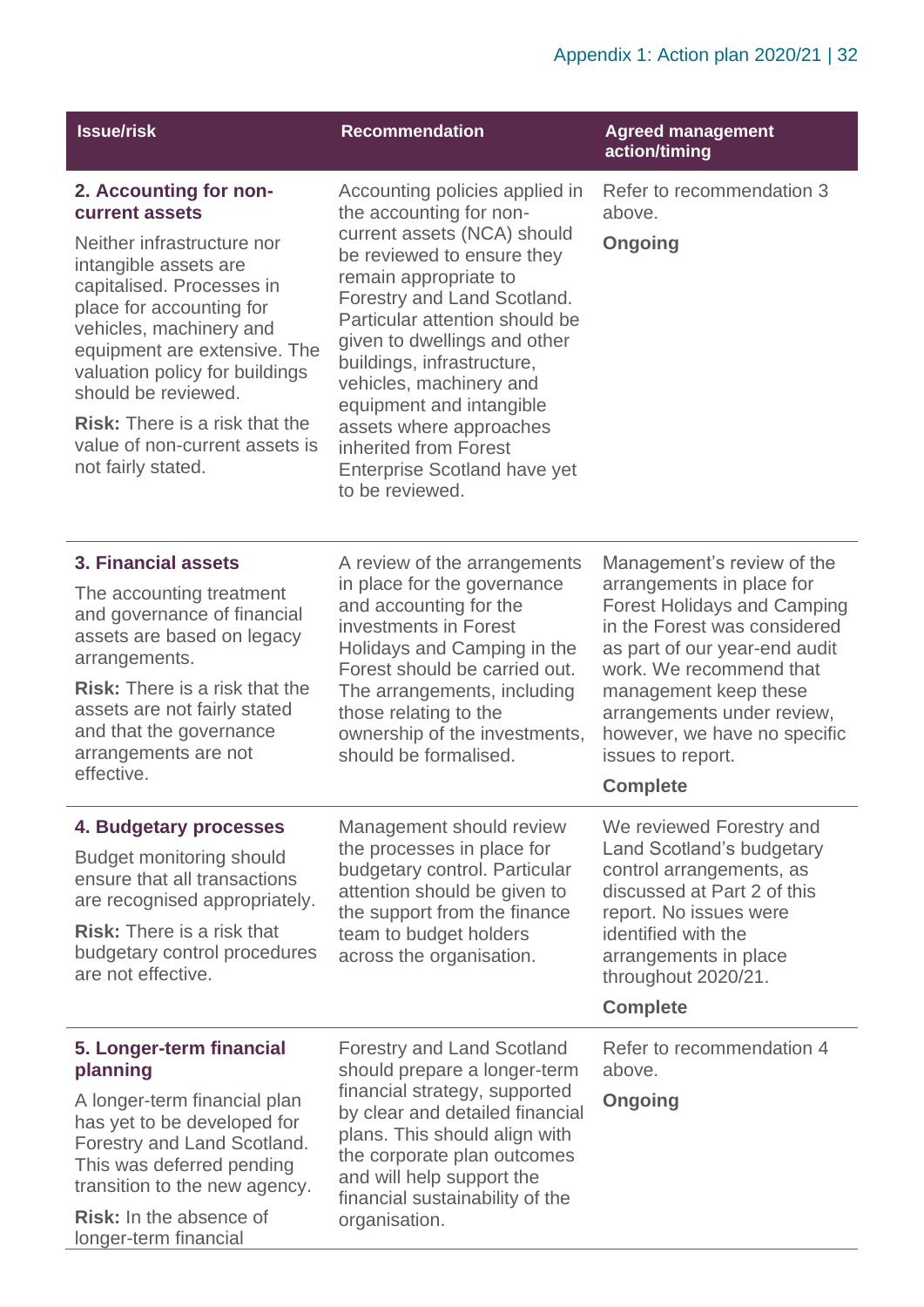| <b>Issue/risk</b>                                                                                                                                                                     | <b>Recommendation</b>                                                                                                                                                                                                                            | <b>Agreed management</b><br>action/timing                                                                                                                                         |
|---------------------------------------------------------------------------------------------------------------------------------------------------------------------------------------|--------------------------------------------------------------------------------------------------------------------------------------------------------------------------------------------------------------------------------------------------|-----------------------------------------------------------------------------------------------------------------------------------------------------------------------------------|
| planning, there is a risk that<br>the impact of budget<br>assumptions on agreed or<br>projected outputs is not<br>effectively recognised.                                             |                                                                                                                                                                                                                                                  |                                                                                                                                                                                   |
| 6. Impact of Covid-19                                                                                                                                                                 | <b>Forestry and Land Scotland</b>                                                                                                                                                                                                                | Our audit work did not                                                                                                                                                            |
| The uncertainty as a result of<br>the Covid-19 pandemic is<br>unprecedented. It poses an<br>inherent risk to the processes<br>and controls in place at<br>Forestry and Land Scotland. | should ensure that processes<br>and controls remain effective.<br>Governance arrangements<br>should continue to inform and<br>support decision making<br>during the period of<br>uncertainty as a result of                                      | highlight any significant<br>issues as a result of the<br>impact of the pandemic on<br>the processes and controls in<br>place.<br><b>Complete</b>                                 |
| <b>Risk:</b> There is a risk that<br>processes and controls are<br>ineffective.                                                                                                       | Covid-19.                                                                                                                                                                                                                                        |                                                                                                                                                                                   |
| 7. Performance report                                                                                                                                                                 | The performance report                                                                                                                                                                                                                           | Improvements have been                                                                                                                                                            |
| The performance report could<br>be improved by more<br>effectively linking the<br>individual sections of the<br>report and providing more<br>information on the                       | should provide a more<br>rounded picture of<br>achievements during the year<br>linked to funding received<br>and should more effectively<br>link between individual<br>sections of the report. Further<br>use of infographics should be<br>made. | made to the linkages within<br>the report, and the<br>performance report more<br>clearly 'tells the story' of<br><b>Forestry and Land Scotland</b><br>over the course of 2020/21. |
| achievements during the year<br>linked to the funding<br>provided. Further use of<br>diagrams and infographics                                                                        |                                                                                                                                                                                                                                                  | Further improvements could<br>be made to enhance the<br>performance report. Refer to<br>recommendation 5 above.                                                                   |
| could be made.<br><b>Risk:</b> There is a risk that the                                                                                                                               |                                                                                                                                                                                                                                                  | Ongoing                                                                                                                                                                           |
| performance report does not<br>maximise its potential as a<br>means of communicating<br>performance, and 'telling the<br>story' to stakeholders.                                      |                                                                                                                                                                                                                                                  |                                                                                                                                                                                   |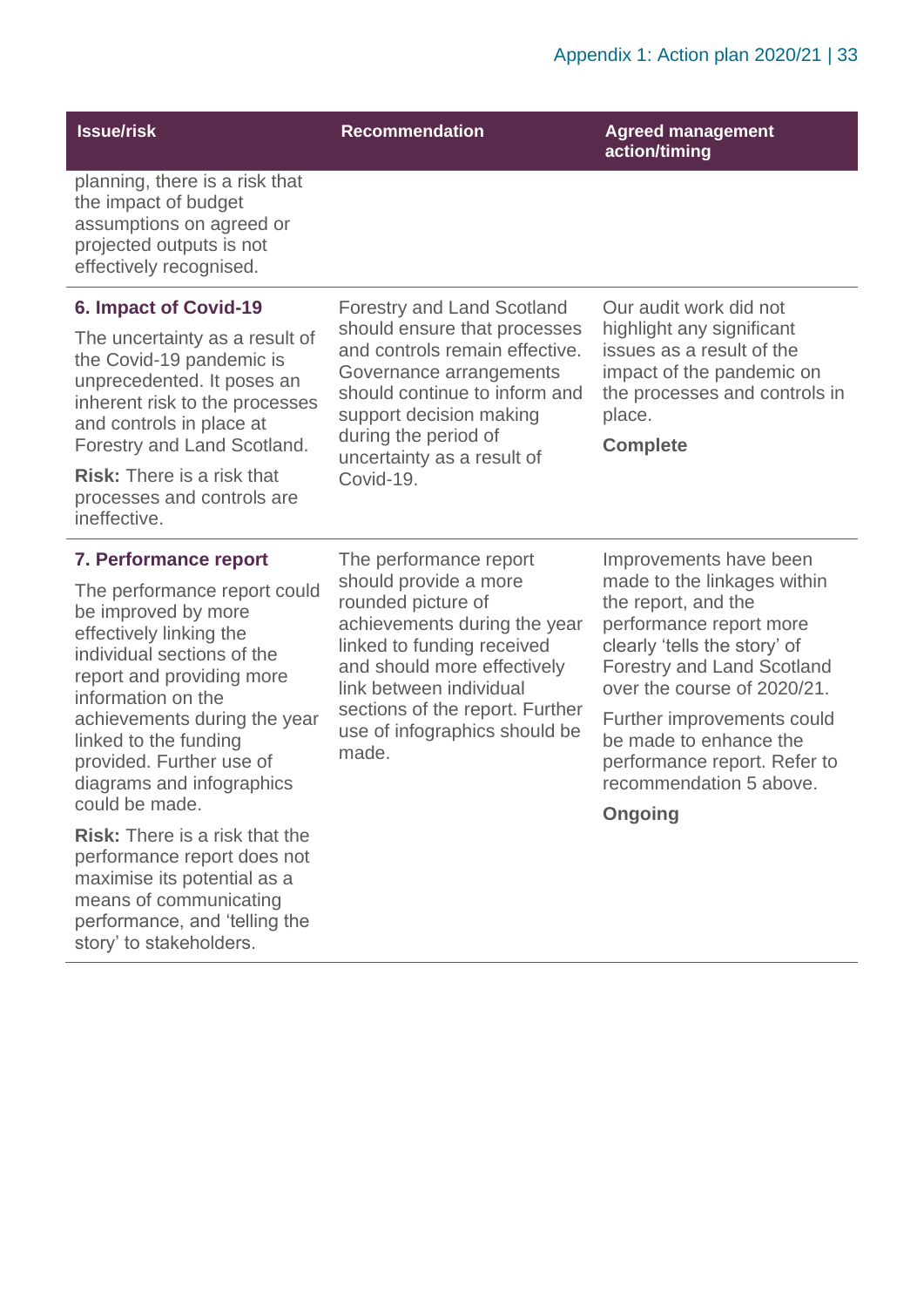# <span id="page-33-0"></span>**Appendix 2: Significant audit risks**

The table below sets out the audit risks we identified on the 2020/21 audit and how we addressed each risk in arriving at our conclusion. The risks are categorised between those where there is a risk of material misstatement in the financial statements and those relating to our wider responsibility under the [Code of Audit Practice 2016.](http://www.audit-scotland.gov.uk/report/code-of-audit-practice-2016)

#### **Risks of material misstatement in the financial statements**

| <b>Audit risk</b>                                                                                                                                                                                                                                                   | <b>Assurance procedure</b>                                                                                                                                                                                                             | <b>Results and conclusions</b>                                                                                                                                                                                                                                       |
|---------------------------------------------------------------------------------------------------------------------------------------------------------------------------------------------------------------------------------------------------------------------|----------------------------------------------------------------------------------------------------------------------------------------------------------------------------------------------------------------------------------------|----------------------------------------------------------------------------------------------------------------------------------------------------------------------------------------------------------------------------------------------------------------------|
| 1. Risk of management<br>override of controls<br>ISA (UK) 240 requires that<br>audits are planned to<br>consider the risk of material<br>misstatement caused by                                                                                                     | Testing of journal entries.<br>Review of accounting<br>estimates and judgements.<br>Focussed testing of year-end<br>payables and receivables.                                                                                          | Our audit work did not identify<br>any significant issues that<br>would indicate that<br>management override of<br>controls affected the year-end<br>position.                                                                                                       |
| fraud, which is presumed to<br>be a significant risk in any<br>audit. This includes the risk of<br>management override of<br>controls that results in<br>fraudulent financial<br>statements.                                                                        | Substantive cut-off testing of<br>income and expenditure<br>transactions to ensure<br>accounted for in the correct<br>financial year.<br>Evaluation of significant<br>transactions outwith the                                         | Our interim audit work<br>identified issues with general<br>ledger user access rights,<br>however, we acknowledge<br>that mitigating controls are in<br>place.                                                                                                       |
| 2. Risk of fraud over<br>income and expenditure                                                                                                                                                                                                                     | normal course of business.<br>Review of the accounts<br>payable and accounts                                                                                                                                                           | <b>Conclusion: Satisfactory</b><br>We substantively tested<br>income and expenditure                                                                                                                                                                                 |
| As set out in ISA (UK) 240,<br>there is a presumed risk of<br>fraud in the recognition of<br>income. The financial<br><b>Reporting Council's Practice</b><br>Note 10 expands this to<br>require consideration of fraud<br>over expenditure in the public<br>sector. | receivable systems and<br>associated key controls.<br>Testing of income<br>transactions, focussing on<br>areas of greatest risk. This<br>will include focussed testing<br>of contracts for timber<br>income.<br>Testing of expenditure | transactions. We identified<br>issues regarding income<br>accruals, as reported in<br>Exhibit 2. These issues relate<br>to the estimation<br>methodology applied when<br>determining the year-end<br>accrual. No additional issues<br>were identified from our work. |
| <b>Forestry and Land Scotland</b><br>generate a significant amount<br>of income from commercial<br>activities, in addition to the                                                                                                                                   | transactions, focussing on<br>areas of greatest risk. This                                                                                                                                                                             | We considered the<br>arrangements in place to<br>detect and prevent fraud and                                                                                                                                                                                        |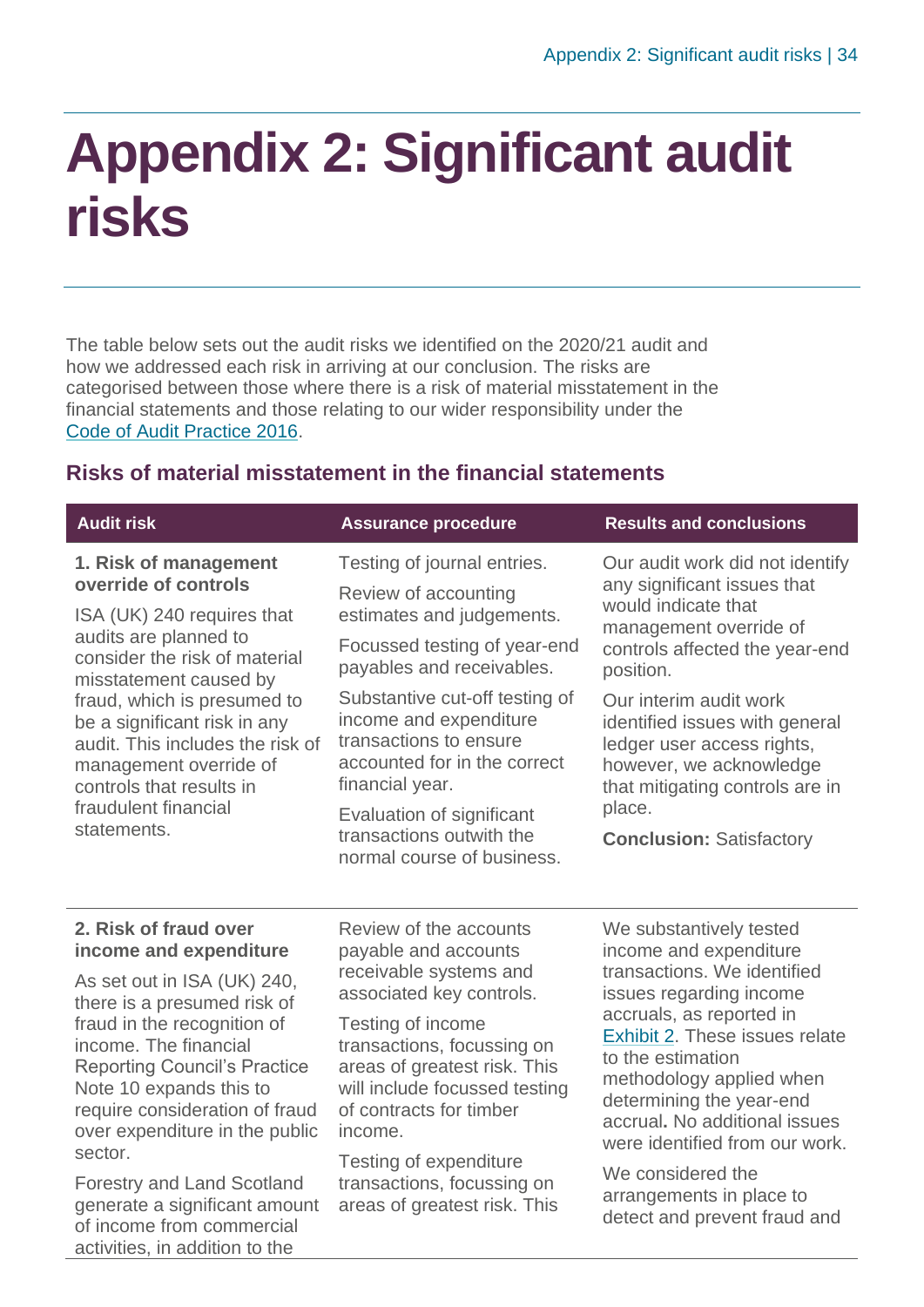| <b>Audit risk</b>                                                                                                                                                                                                                                                                                                                                                                        | <b>Assurance procedure</b>                                                                                                                                                      | <b>Results and conclusions</b>                                                                                                                                                             |                                                                                                                                                                       |
|------------------------------------------------------------------------------------------------------------------------------------------------------------------------------------------------------------------------------------------------------------------------------------------------------------------------------------------------------------------------------------------|---------------------------------------------------------------------------------------------------------------------------------------------------------------------------------|--------------------------------------------------------------------------------------------------------------------------------------------------------------------------------------------|-----------------------------------------------------------------------------------------------------------------------------------------------------------------------|
| annual subsidy received from<br>the Scottish Government. In<br>2019/20, income in excess of<br>£115 million was received<br>from other sources and<br>included £85 million from<br>timber sales.                                                                                                                                                                                         | will include testing of third<br>party contractual spend.<br>Substantive cut-off testing of<br>income and expenditure<br>transactions to ensure<br>accounted for in the correct | concluded that these were<br>appropriate.<br><b>Conclusion: Satisfactory in</b><br>relation to the risk of fraud<br>over income and expenditure.                                           |                                                                                                                                                                       |
| A significant amount of non-<br>standard, non-payroll<br>expenditure is also incurred,<br>given the nature of Forestry<br>and Land Scotland's<br>business. In 2019/20,<br>operating expenditure was<br>£110.5 million. Around 70%<br>of this expenditure was<br>incurred in relation to a range<br>of contracts, including plant<br>and seed supply, timber<br>contractors and hauliers. | financial year.<br>Review of arrangements in<br>place to detect and prevent<br>fraud.                                                                                           |                                                                                                                                                                                            |                                                                                                                                                                       |
| The nature, extent and<br>complexity of income and<br>expenditure sources means<br>that there is an inherent risk<br>of fraud.                                                                                                                                                                                                                                                           |                                                                                                                                                                                 |                                                                                                                                                                                            |                                                                                                                                                                       |
| 3. Accounting estimation<br>and judgement                                                                                                                                                                                                                                                                                                                                                | Review of the work of the<br>professional valuer.                                                                                                                               | We reviewed the work of the<br>professional valuer and                                                                                                                                     |                                                                                                                                                                       |
| There is a significant degree<br>of subjectivity in the<br>measurement and valuation                                                                                                                                                                                                                                                                                                     | Review of the process for<br>applying the information<br>provided by the professional                                                                                           | discussed the valuation<br>exercise with both<br>management and the valuer.                                                                                                                |                                                                                                                                                                       |
| of material account areas<br>such as land and buildings<br>(2019/20: £372 million), and<br>biological assets and the<br>forest estate (2019/20:<br>£3,048 million).                                                                                                                                                                                                                      | valuer, including indexation<br>where applied, and the<br>subsequent accounting<br>adjustments.<br>Review of the<br>appropriateness of                                          |                                                                                                                                                                                            | The application of valuation<br>information in the preparation<br>of the year-end asset<br>valuations was substantively<br>tested. We did not identify<br>any issues. |
| The judgements involved in<br>the valuation of these assets<br>represents an inherent risk of<br>material misstatement in the<br>financial statements.                                                                                                                                                                                                                                   | accounting policies and how<br>these are disclosed.<br>Substantive testing of year-<br>end balances.                                                                            | The accounting policies were<br>reviewed as part of our year-<br>end audit. Some<br>amendments were made in<br>order to better reflect actual<br>practice.<br>Substantive testing of year- |                                                                                                                                                                       |

Substantive testing of yearend balances was undertaken with no significant issues identified.

**Conclusion:** Satisfactory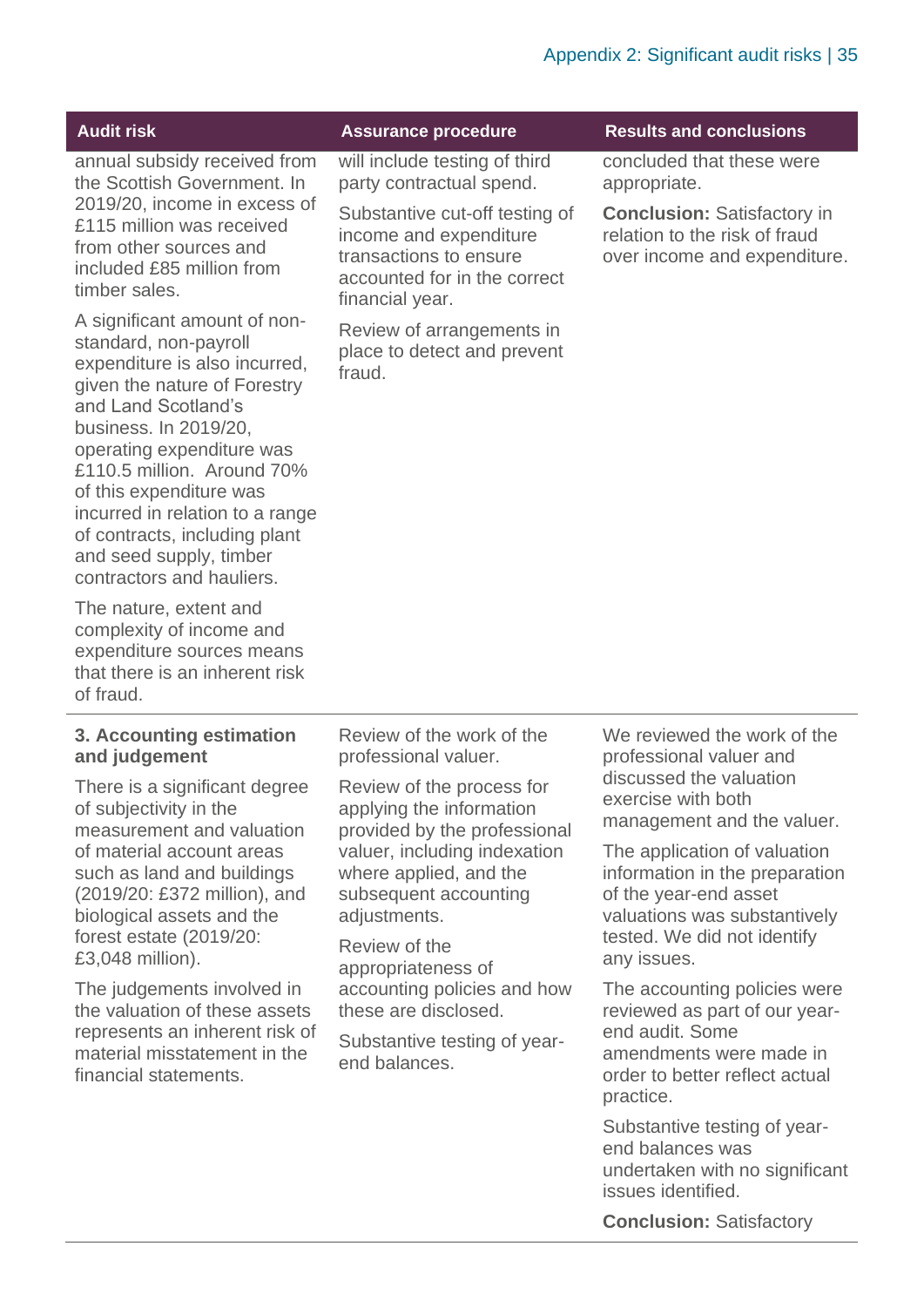#### **Risks identified from the auditor's wider responsibility under the Code of Audit Practice**

| <b>Audit risk</b>                                                                                                                                                                                                                                                                                                                                                         | <b>Assurance procedure</b>                                                                                                                                                                  | <b>Results and conclusions</b>                                                                                                                                                                                                                                                                                            |
|---------------------------------------------------------------------------------------------------------------------------------------------------------------------------------------------------------------------------------------------------------------------------------------------------------------------------------------------------------------------------|---------------------------------------------------------------------------------------------------------------------------------------------------------------------------------------------|---------------------------------------------------------------------------------------------------------------------------------------------------------------------------------------------------------------------------------------------------------------------------------------------------------------------------|
| 4. Financial sustainability -<br>longer term financial<br>planning<br>A significant amount of<br><b>Forestry and Land Scotland's</b><br>expenditure is funded by<br>income generating activities<br>(2019/20: £115 million).<br>Timber income accounted for<br>the most significant<br>proportion of this in 2019/20<br>(£85 million / 74%).<br>Whilst timber prices have | Review of budgetary control<br>arrangements.<br>Monitor progress made<br>towards developing a longer-<br>term financial strategy.<br>Consideration of the year-end<br>cash reserve balance. | <b>Budgetary control</b><br>arrangements were reviewed,<br>as discussed at Part 2 of this<br>report.<br>We discussed with<br>management the progress<br>made towards developing a<br>longer-term financial plan.<br>Refer to Part 3 of this report,<br>and Appendix 1,<br>Recommendation 4.<br><b>Conclusion: Ongoing</b> |
| been rising steadily in<br>previous years, the longer-<br>term impact of the Covid-19<br>pandemic and EU withdrawal<br>on the volatility of the market<br>and timber prices remains<br>uncertain.                                                                                                                                                                         |                                                                                                                                                                                             |                                                                                                                                                                                                                                                                                                                           |
| The agency does not<br>currently have a longer-term<br>financial strategy. In the<br>absence of robust longer-<br>term financial plans, there is<br>a risk that fluctuations in<br>budgeted income and<br>expenditure or Scottish<br>Government funding cannot<br>be effectively managed.                                                                                 |                                                                                                                                                                                             |                                                                                                                                                                                                                                                                                                                           |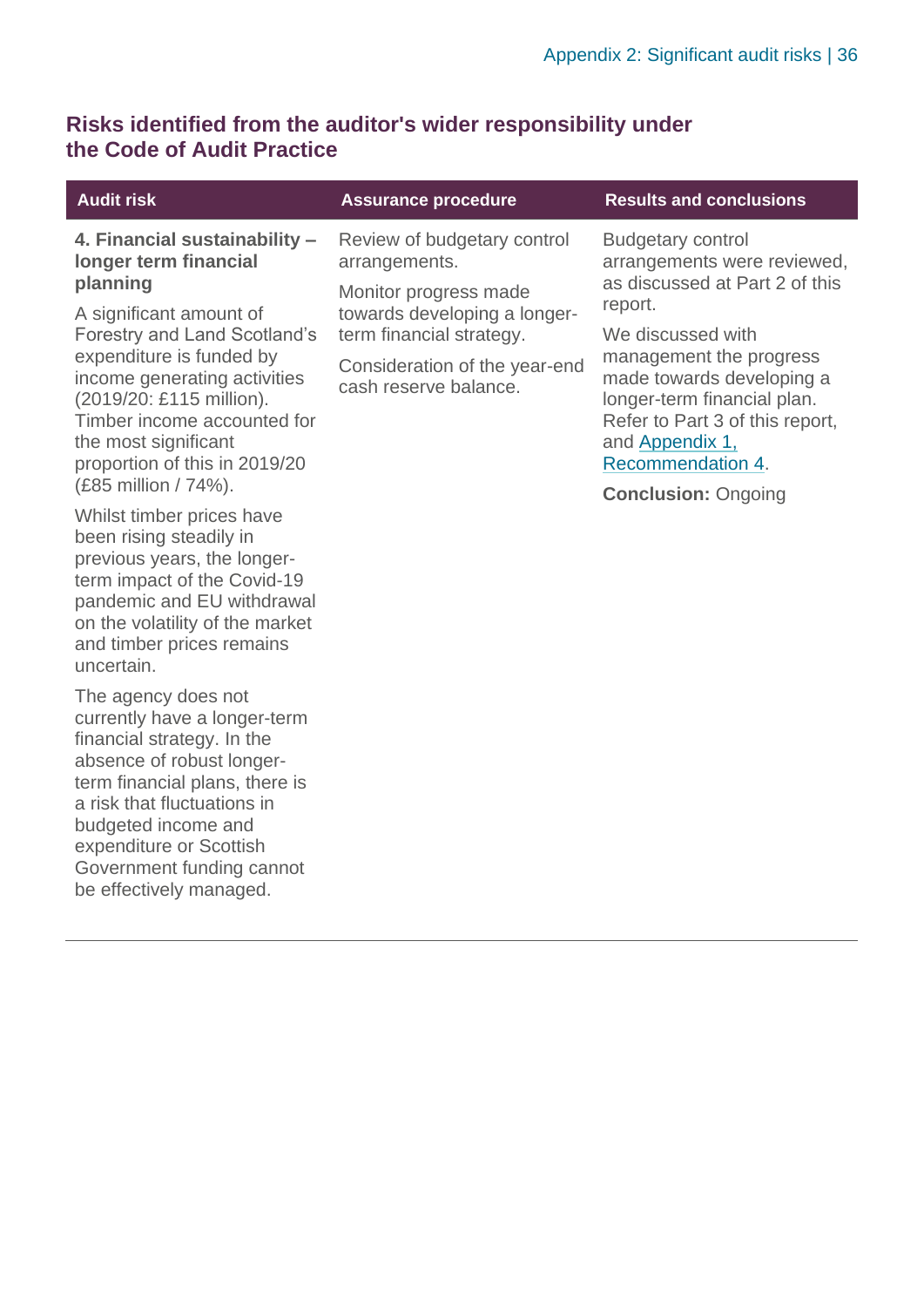# <span id="page-36-0"></span>**Appendix 3: Summary of uncorrected misstatements**

We report all uncorrected misstatements in the annual report and accounts that are individually greater than our reporting threshold of £100,000.

The table below summarises uncorrected misstatements that were noted during our audit testing and were not corrected in the financial statements. Cumulatively these errors are below our performance materiality level as explained in [Exhibit](#page-7-0) 1. We are satisfied that these errors do not have a material impact on the financial statements.

|                                                    | <b>Statement of</b><br>comprehensive net<br>expenditure |            | <b>Statement of</b><br>financial position |            |
|----------------------------------------------------|---------------------------------------------------------|------------|-------------------------------------------|------------|
|                                                    | Dr<br>£000                                              | Cr<br>£000 | Dr<br>£000                                | Cr<br>£000 |
| Trade and other<br>receivables - accrued<br>income |                                                         |            | 824                                       |            |
| Management and<br>development of estate            |                                                         | (824)      |                                           |            |
| <b>Net impact</b>                                  |                                                         | (824)      | 824                                       |            |

Notes:

This uncorrected misstatement is in relation to the understatement of accrued renewable income at 31 March 2021, as discussed in [Exhibit 2.](#page-8-0)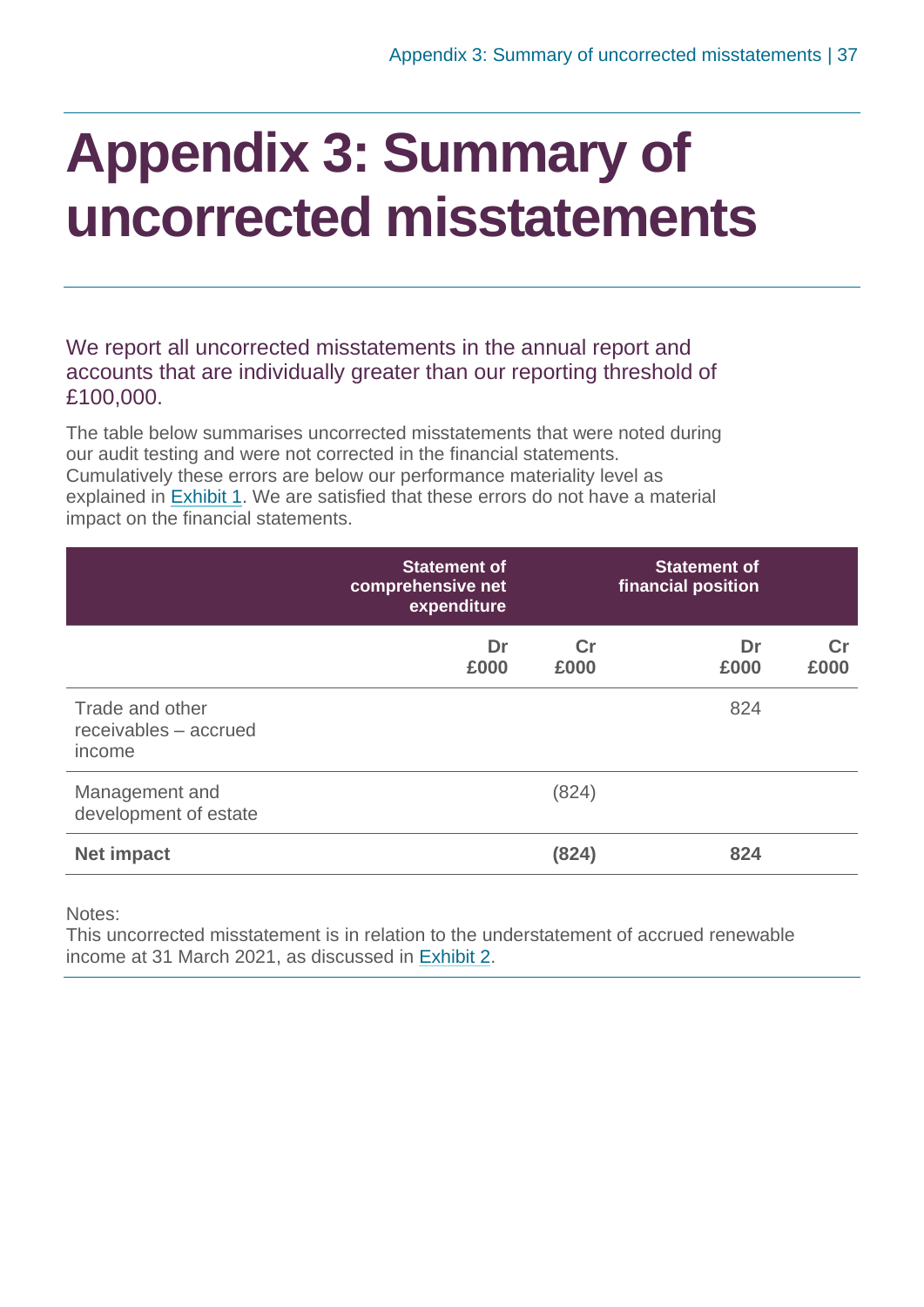# <span id="page-37-0"></span>**Appendix 4: Summary of 2020/21 national performance reports**

April [Affordable housing](https://www.audit-scotland.gov.uk/report/affordable-housing)

June [Highlands and Islands Enterprise: Management of Cairngorm mountain and](https://www.audit-scotland.gov.uk/report/highlands-and-islands-enterprise-management-of-cairngorm-mountain-and-funicular-railway)  [funicular railway](https://www.audit-scotland.gov.uk/report/highlands-and-islands-enterprise-management-of-cairngorm-mountain-and-funicular-railway)

[Local government in Scotland Overview 2020](https://www.audit-scotland.gov.uk/report/local-government-in-scotland-overview-2020)

**July** [The National Fraud Initiative in Scotland 2018/19](https://www.audit-scotland.gov.uk/report/the-national-fraud-initiative-in-scotland-201819)

**January** [Digital progress in local government](https://www.audit-scotland.gov.uk/report/digital-progress-in-local-government) [Local government in Scotland: Financial overview 2019/20](https://www.audit-scotland.gov.uk/report/local-government-in-scotland-financial-overview-201920)

February [NHS in Scotland 2020](https://www.audit-scotland.gov.uk/report/nhs-in-scotland-2020)

March [Improving outcomes for young people through school education](https://www.audit-scotland.gov.uk/report/improving-outcomes-for-young-people-through-school-education)